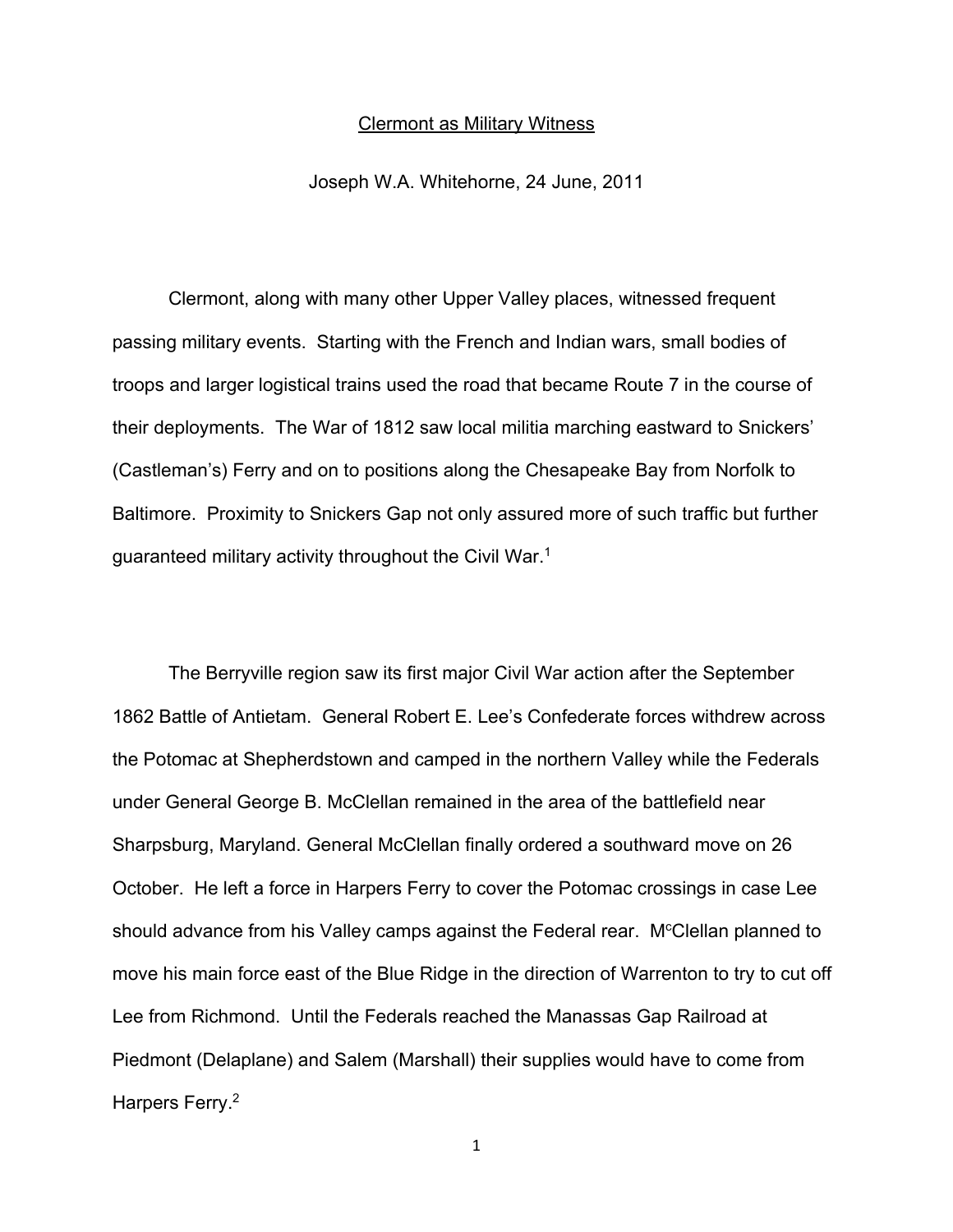M<sup>c</sup>Clellan ordered Federal cavalry under Brigadier General Alfred Pleasanton to screen the Blue Ridge gaps to prevent Confederate interference with this flow. It preceded the infantry and tried to push Confederate scouts westward through the gaps. Lee's cavalry commander, Major General J.E.B. Stuart, countered these efforts by advancing through Snickers Gap into the Piedmont. By late on 3 October the opposing cavalries began a series of clashes at Philomont that rippled southward over the next week to near Chester Gap. The Confederate infantry used Stuart's screen to withdraw southward out of the Valley ahead of the slower moving Federals. As they shifted, J.E.B. Stuart on 10 November reorganized his cavalry. He placed Brigadier General William Jones in command of a brigade that included the  $6<sup>th</sup>$  Virginia Cavalry with the Clarke County Company (D). Jones and his men stayed in the Valley to observe the Federals along the Potomac and to protect the region from raids. Stuart took his remaining three brigades with him to support Lee's army.3

Jones assigned Captain Elijah V. White's newly formed 35<sup>th</sup> Virginia Cavalry Battalion to guard the Snickers Gap area. It repulsed several weak Federal probes throughout November, but was overwhelmed by a large push on 28 November directed by Union Brigadier General Julius Stahel with his 1<sup>st</sup> Div, XI Corps, Army of the Potomac. Seven Federal cavalry regiments backed by a brigade of infantry pushed aside a small picket guard at Castleman's Ferry, overran White's camp and pursued his men through Webbtown, across Audley and Clermont, and through Berryville. The 12<sup>th</sup>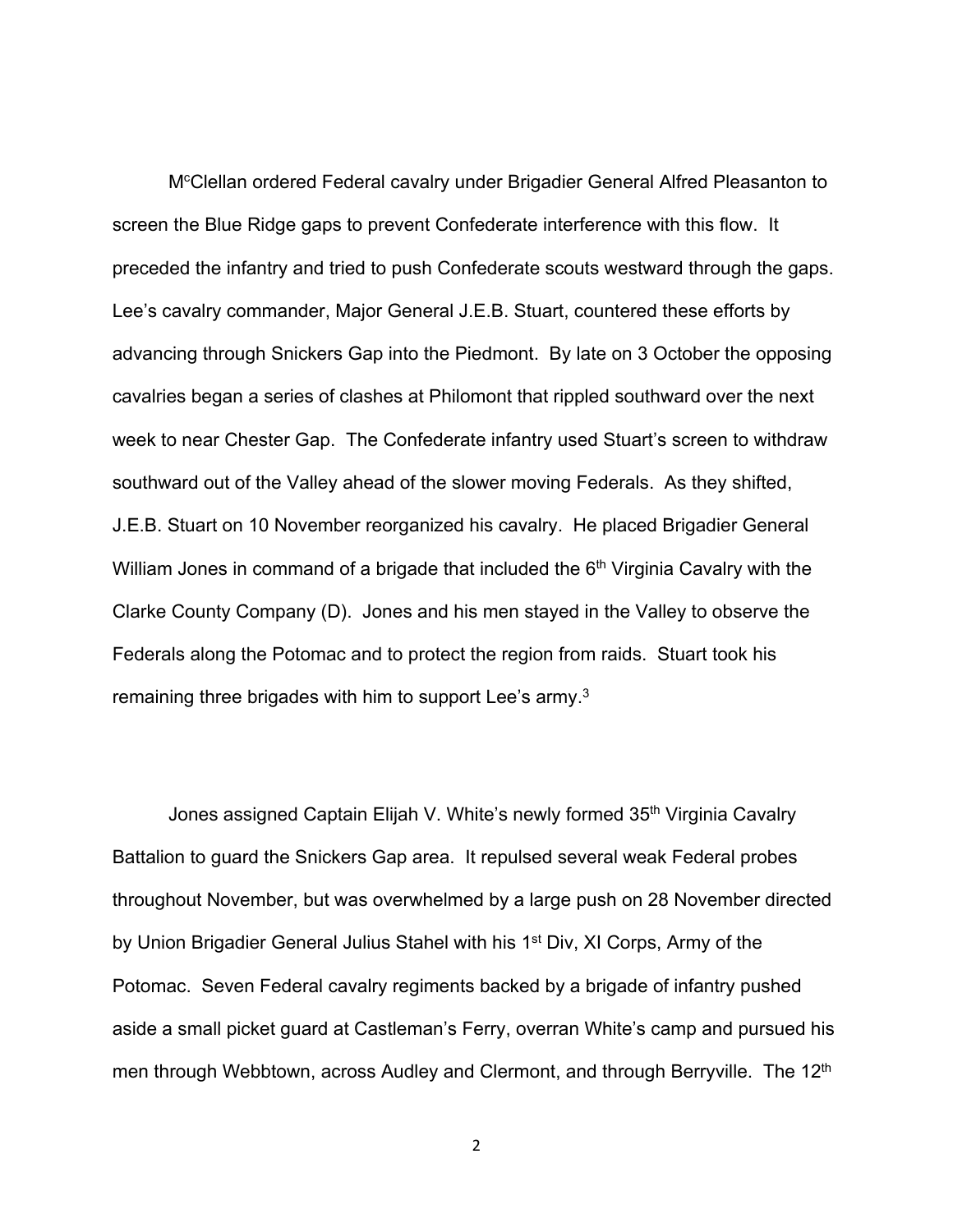Virginia Cavalry, another of Jones' regiments, finally checked the pursuit at the Opequon. The Federals skirmished back through Berryville on 29 November and fought a final action against all of Jones' force the next day at Snicker's Gap. Their probe confirmed the departure of Lee's main army southward, shifting the focus to Fredericksburg and the Rappahannock until the Spring of 1863.<sup>4</sup>

The 1863 Gettysburg Campaign brought large numbers of Lee's Army of Northern Virginia across the area in June as they moved northward. When defeated southern forces withdrew from Pennsylvania, J.E.B. Stuart based some cavalry at Clermont in July to screen Snickers Gap and to keep Federals probing from east of the Blue Ridge from interfering with the withdrawal.<sup>5</sup>

The intensified operations of the summer of 1864 briefly led to a large Confederate presence in Clarke County at the end of Jubal Early's July Raid on Washington. Major General Gabriel C. Wharton's Division based itself at Webbtown and sent foragers throughout the area. The Federal pursuit from Washington was stopped at the Battle of Cool Spring near Snickers Gap on 19 July. This gave enough time for Confederate soldiers to assist in the harvest and move that bounty and quantities of livestock beyond Federal reach.6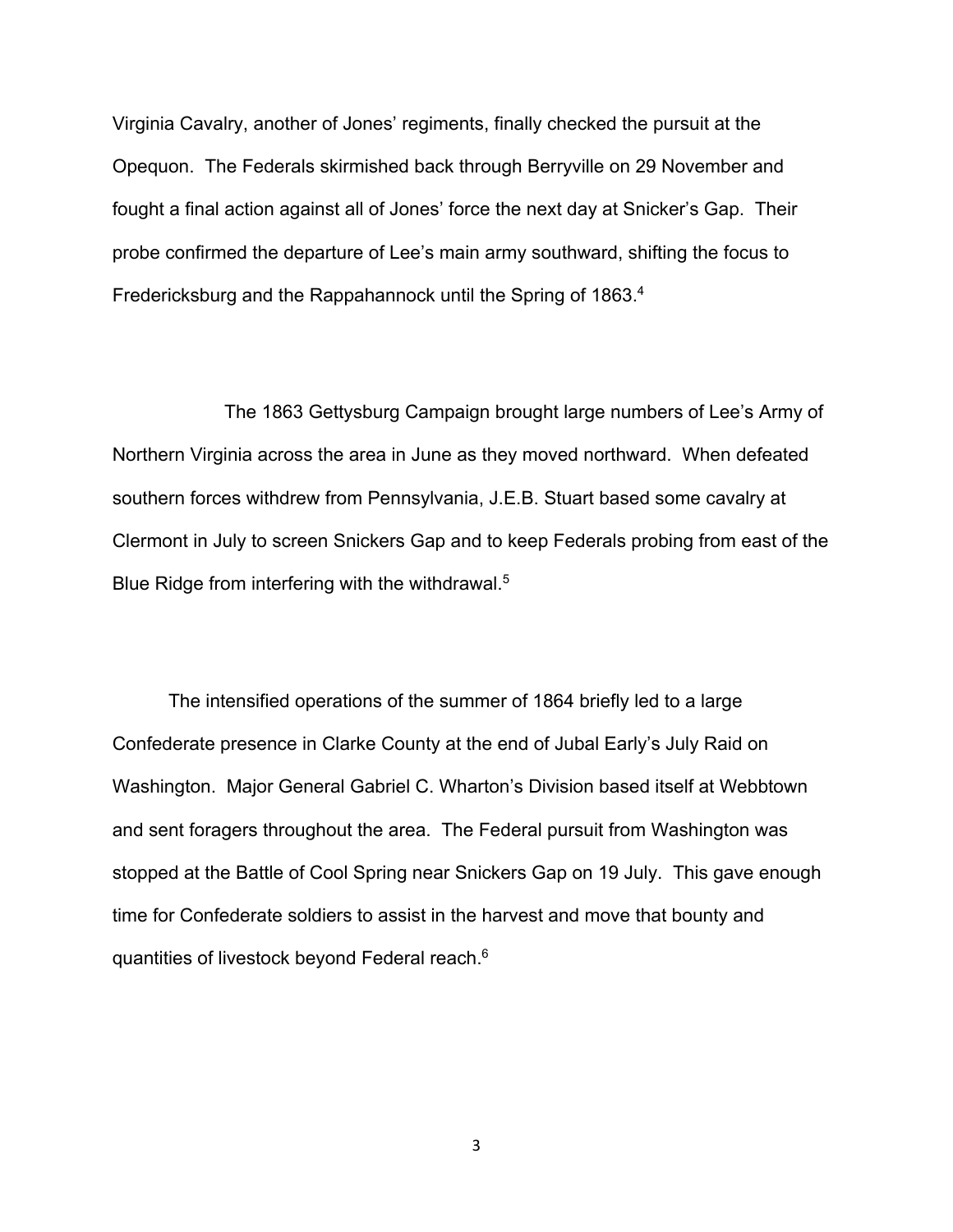The increased Federal presence thereafter led to a concurrent growth of guerrilla activity. On 15 August, 1864 some of Lieutenant Colonel John S. Mosby's men executed Federal foragers south of Clermont at Colonel Benjamin Morgan's House (Hill and Dale). Later, in the last days of the war, 9 April 1865, Mosby prepared an attack on Berryville while based in McCormick's Woods. He tried to lure the 1<sup>st</sup> NY Veteran Cavalry into an ambush there, but the Federals did not rise to the bait and Mosby withdrew, his last combat action of the war.<sup>7</sup>

These military events are interesting in themselves, however, Clermont's greater military story lies in the contributions and experiences of its owners and their families. Each generation has been called upon to serve and in so doing witnessed many of the events that defined and explained the path of American history. The first owner, John Vance, had sons and grandsons who served in the French and Indian War and the Revolution. However, later owners and their families, Snickers and M<sup>c</sup>Cormicks, would be even more prominently involved in significant events.

Edward Snickers was a friend of George Washington. The future president had made the original surveys of the Clermont land and was a frequent visitor to Snickers' lands on his western trips. The two men first came into professional military contact during the French and Indian War when Snickers was a civilian supply contractor and Washington commanded Virginia frontier defenses from his headquarters in Winchester. Snickers successfully procured transportation to supply troops at Wills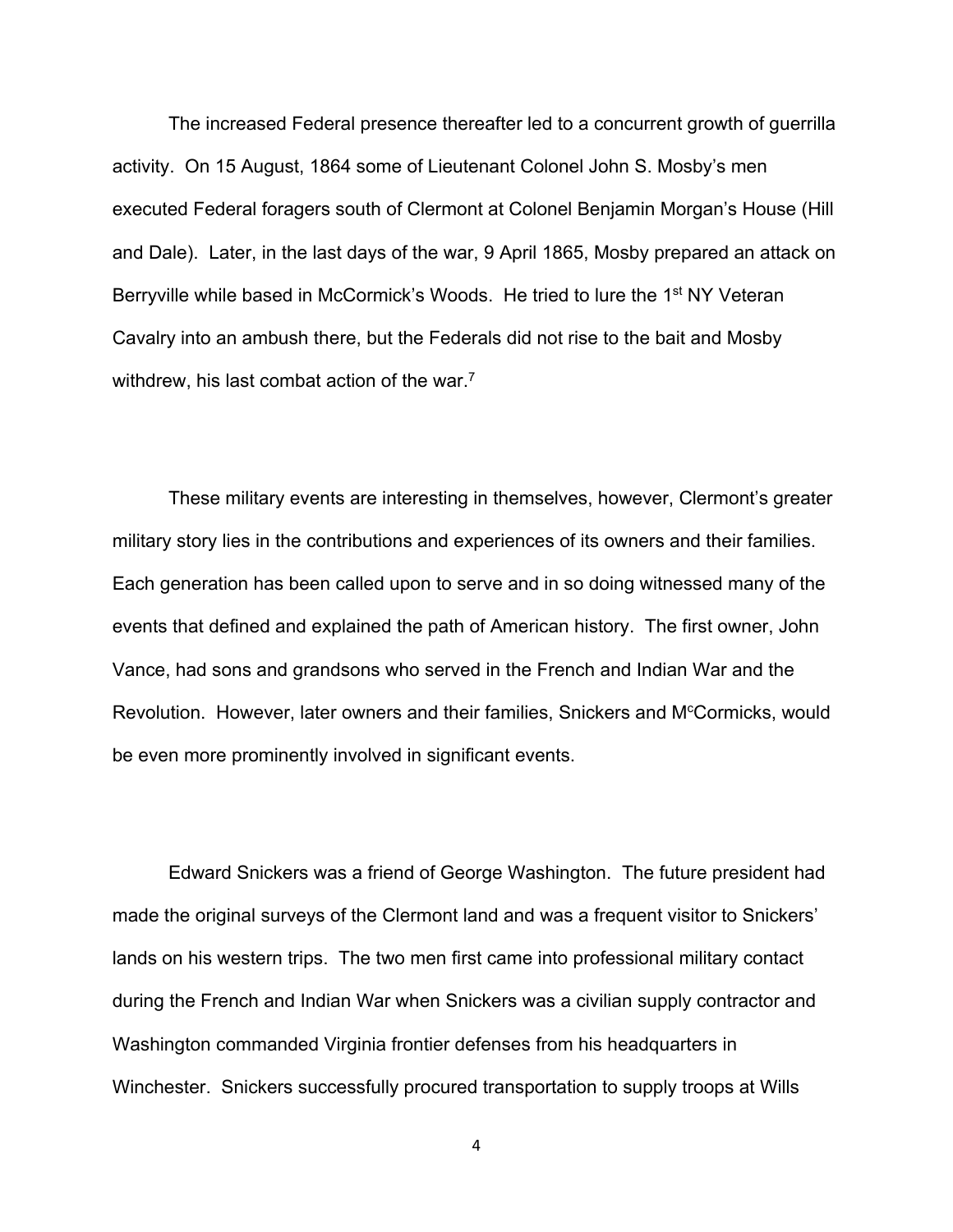Creek and impressed Washington with his knowledgeable abilities. Incidentally, one of Snickers' contract teamsters was Daniel Morgan who became even more closely associated with the other two men during the Revolution.<sup>8</sup>

Edward Snickers resumed the role of civilian paymaster and commissary with the outbreak of the Revolution. In 1775 Virginia still claimed land up to the forks of the Ohio in what is now southwestern Pennsylvania. Accordingly, the state Council of Safety on 11 September ordered Captain John Neville of Winchester to take a company of militia to Pittsburg to garrison the abandoned fort there and incidentally support Virginia's claim. The Council named Snickers the contractor responsible for supplying Neville's men. For the next two years Snickers entered into a series of contracts for supplies, pay and transport to the Pittsburg garrison. He also undertook to pay pensions to the dependents of those of Morgan's riflemen held as prisoners of war in Quebec. Later he procured firearms, ammunition and clothing for Morgan's reconstituted force after the men were exchanged. While so engaged, George Washington in January 1777, offered him the newly created position of Wagon Master General, i.e., chief of transport, which Snickers wisely declined on account of age. This period of busy activity came to a halt with the intervention of the Continental Congress on supply matters and its 12 June 1777 appointment of Colonel William Aylett as deputy commissary general for all forces in Virginia and South.<sup>9</sup>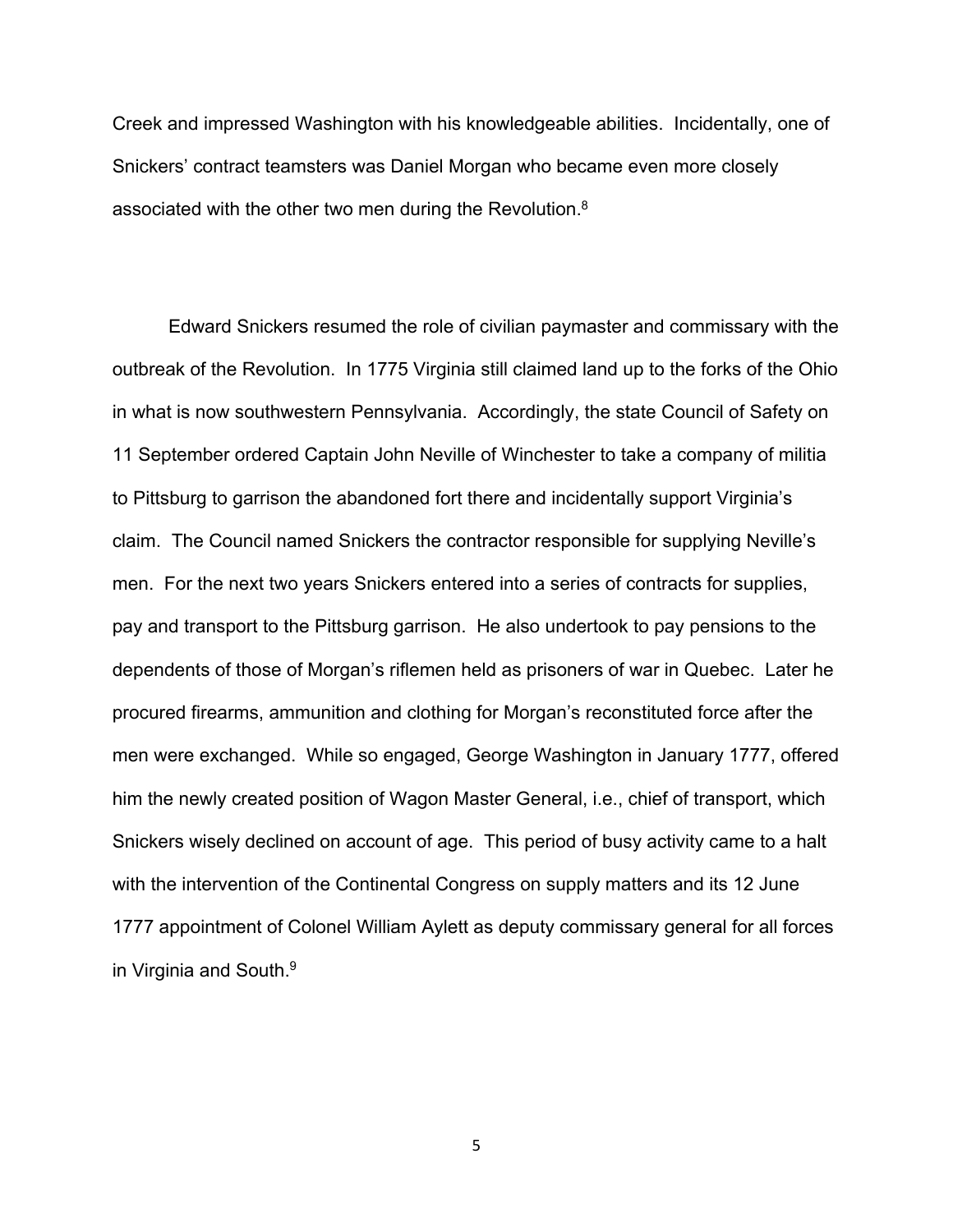Supply in the preceding two years of the war was characterized by the absence of centralized military control and no long range planning. Congress tried to do too much itself and reacted to individual crises without considering the overall effects of its actions. It failed to supervise supply operations in part because it was already much too busy. Civilians like Snickers were hired to handle requirements as they arose and state authorities were the primary supply agents. Quartermasters and commissaries procured supplies and services on a commission basis, usually 2 ½ to 5 % above cost. There were few pressures to control prices, hence price inflation grew. This led to largely unfounded Congressional suspicions over corruption and Congress decided to impose controls and price ceilings that often proved unrealistic. By this time Snickers was engaged in completing eleven major contracts premised on the old percentage system. Congress enacted laws in June and July 1777 to supervise newly created, salaried staffs, to include Aylett, and emphasized specialization and accountability. The new laws established systematic procedures, forms and methods of operation. They abandoned the percentage commission system in favor of low-bid fixed costs contracts. Many incumbent agents, including Snickers, felt the new policies were unreasonable and accountability was too tight. When Snickers pressed to complete his outstanding contracts under the old system, Aylett refused his request and on 6 November 1777 he prompted an investigation of Snickers' accounts, implying fraud. Snickers, like the majority of his fellow contractors, resigned in the face of this zeal and the case faded away. He returned to active civil life in old Frederick County, serving on the local vestry and continuing as land agent for George Washington. His accounts ultimately were settled satisfactorily.<sup>10</sup>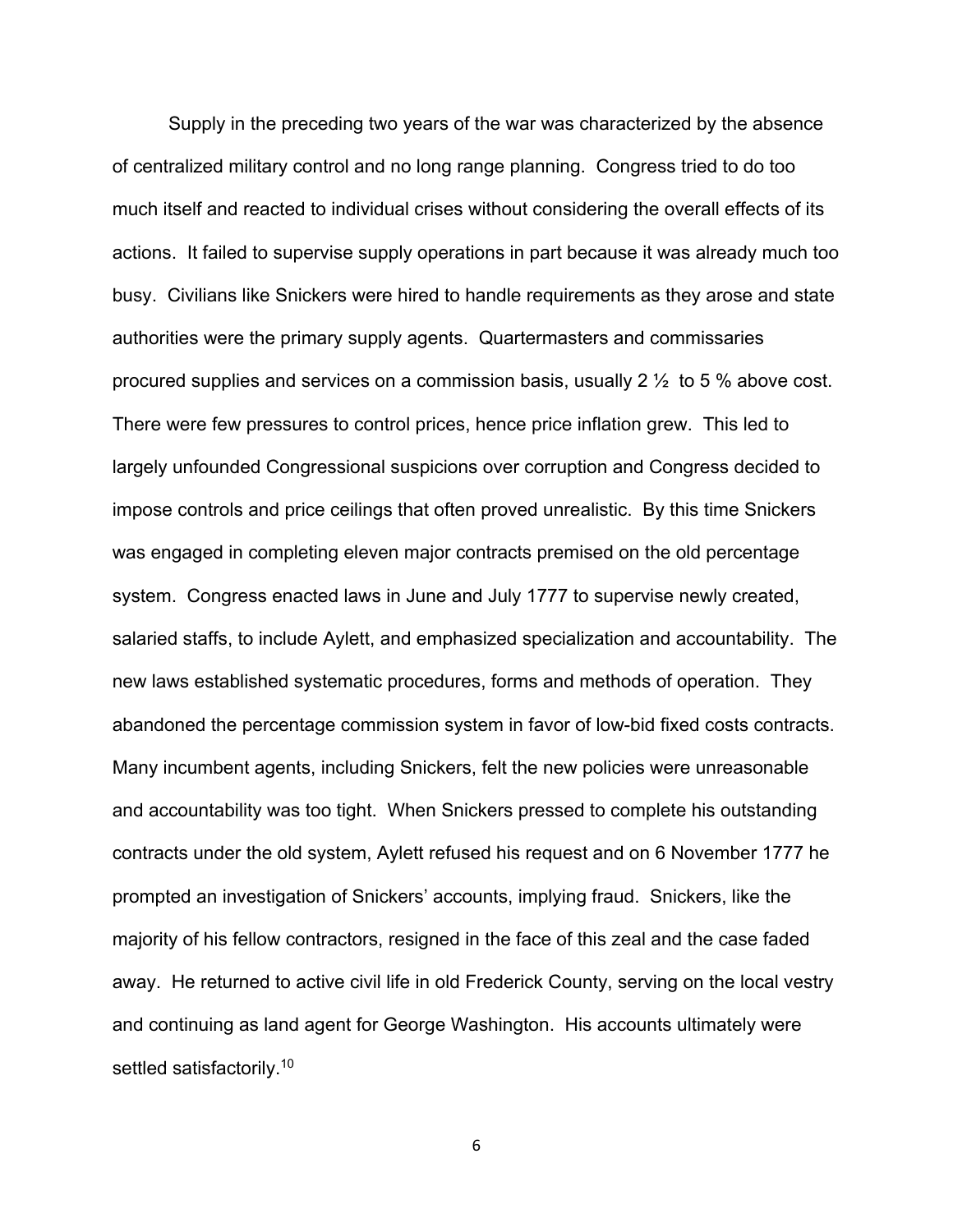While his father was dealing with the new nation's bureaucracy, William Snickers, born in 1759, received an appointment as a cadet in the Frederick County militia. He later joined a company led by Edward Snickers' former business partner, the Reverend James Mynn Thruston. He rose to command the company in a battalion Thruston formed at George Washington's request. Young Snickers saw action at various skirmishes in New Jersey but resigned and returned to Frederick County where he remained active in the militia along with Thruston who left the main army because of serious wounds. The two men later joined Daniel Morgan in June 1781 in an expedition to what is now Hardy County, West Virginia. There they quickly suppressed a supposedly Tory group in the Lost River area led by John Claypool that had resisted Virginia tax collectors. In 1790 William Snickers inherited Clermont from his father and eventually sold it to Dawson M<sup>c</sup>Cormick.<sup>11</sup>

Five of family patriarch Dr. John M<sup>c</sup>Cormick's sons saw military service. James was at Great Meadows with George Washington in 1754, thus witnessing the opening of the French and Indian War. William was a Virginia Ranger on the 1758 Forbes expedition that cleared the French out of western Pennsylvania, essentially ending the war in the Mid-Atlantic colonies. George M<sup>c</sup>Cormick was an ensign in the same Virginia Ranger company. George witnessed the Indians' return of prisoners in the Ohio Country at Tuscaroras in October 1764 that concluded the so-called Pontiac's Rebellion. Ten years later George served as a quartermaster of Virginia troops under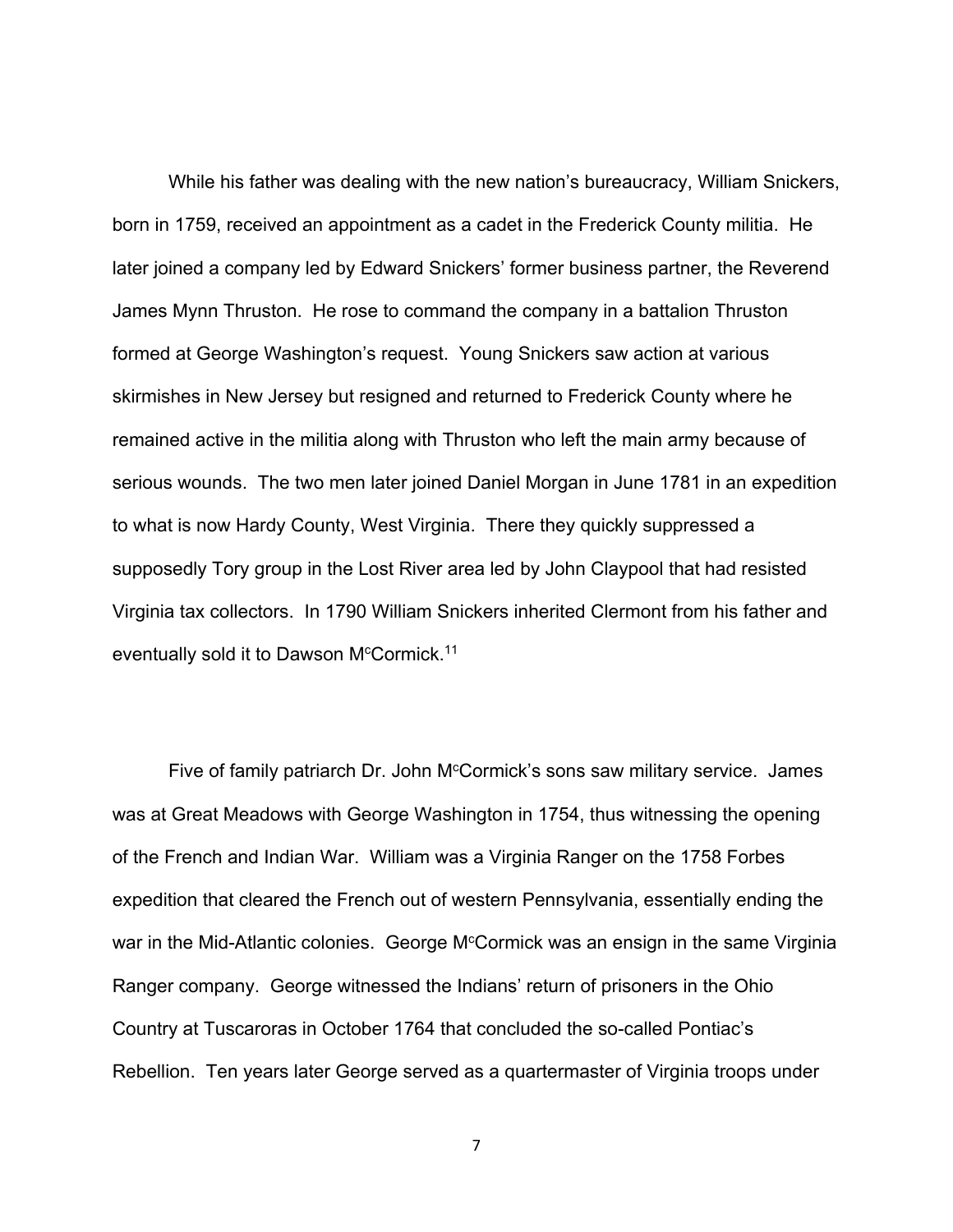Colonel Angus M<sup>c</sup>Donald deployed from Pittsburg during Lord Dunmore's War. He moved his family to the Pittsburg area in 1775 and was commissioned a captain in the local militia under Colonel John Connolly.12

This local militia was reinforced with John Neville's company from Winchester late that year and Virginia organized the area as the District of West Augusta. It created three new counties (Yohogania, Ohio, and Monongalia) the next year and undertook to defend the Forks of the Ohio region against British and Indian sorties emanating from Detroit. On 1 March 1776 George M<sup>c</sup>Cormick was commissioned a captain in the 13<sup>th</sup> Virginia Regiment, Continental Line (West Augusta) and served as part of the Fort Pitt garrison. John Neville became a lieutenant colonel in the  $12<sup>th</sup>$  Virginia. Their units served in the Pittsburg area until deployed eastward in 1777 to fight in defense of Philadelphia. They survived Valley Forge and the Battle of Monmouth. In the fall of 1778 George McCormick returned with the 13<sup>th</sup> Virginia to the Ohio Valley. In 1779 Virginia and Pennsylvania resolved their claims over the region and the Forks of the Ohio formally became exclusively Pennsylvanian. In 1785 John Neville led the surveys defining Pennsylvania's southwestern boundaries and became a regional leader in his new state. He later was a prominent Federal supporter during the 1796 Whiskey Rebellion. George M<sup>c</sup>Cormick accepted his military land grant and migrated to Mercer County, Ky. One of his younger brothers, Francis, served as a Lieutenant in the Frederick County Militia starting in 1779 while another, John, was a captain in the Berkeley County militia, in 1781. George's son, William McCormick, remained in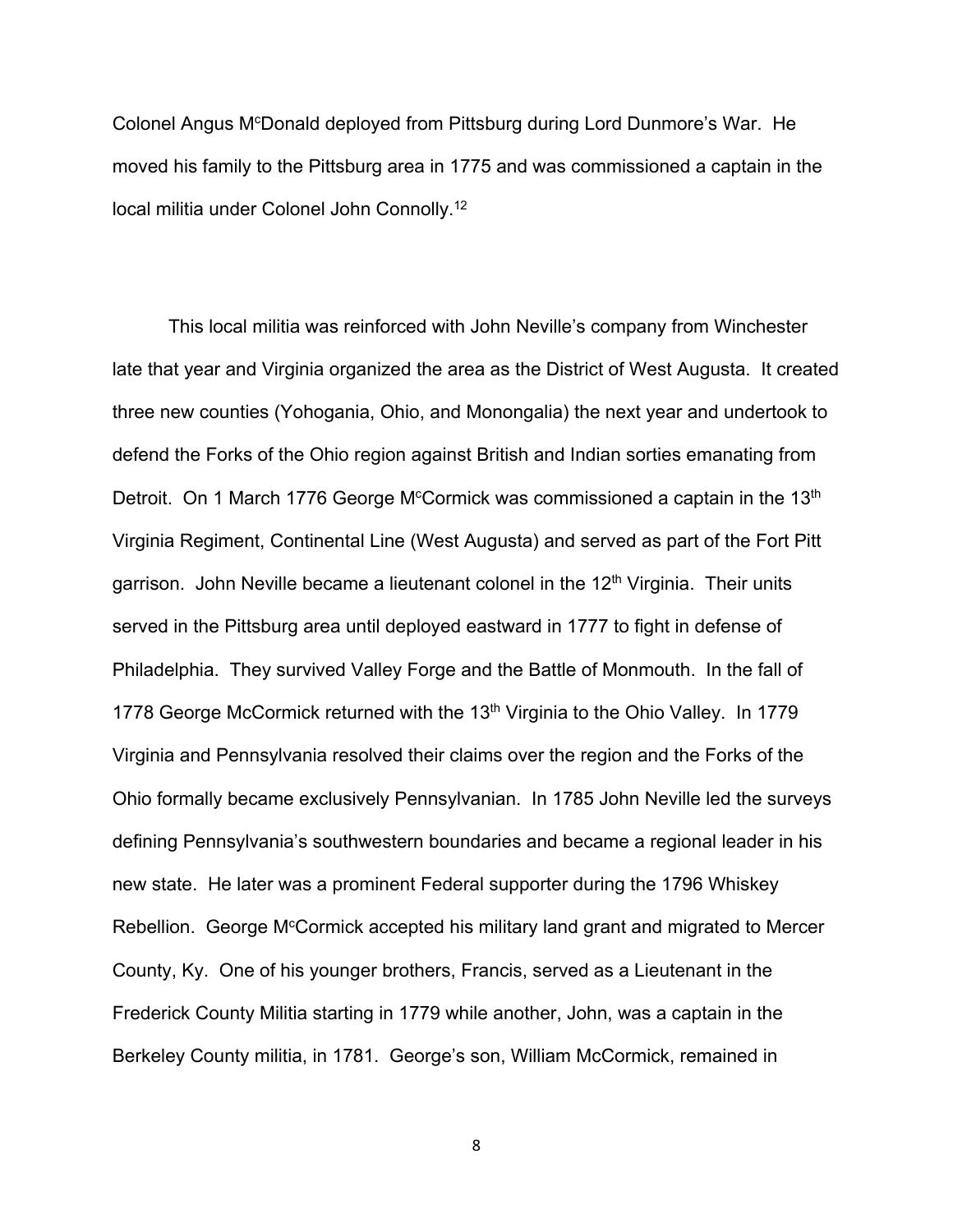Virginia when his father migrated and served in the Fauquier County militia during the War of 1812.<sup>13</sup>

His experience in that war was similar to that of others with a connection to Clermont. When war was declared in June 1812 it soon became apparent that the greatest threat to Virginia would be from the sea. If the Tidewater county militias were not assisted they would have assumed an unsustainable defense burden. Accordingly, Governor James Barbour devised an equitable system involving all of the state's militias. He issued orders on 6 February 1813 to assure continuous manning of the Norfolk area defenses. Three regimental headquarters were created to be filled by militia companies rotating into them for 180 day tours from throughout the state. Brigadier General Robert B. Taylor, 4<sup>th</sup> Virginia Cavalry, a Norfolk lawyer, was named first commander of the entire force. The three regiments formed quickly and General Taylor mixed the county militia companies between regiments to reduce nepotism and to improve discipline.<sup>14</sup>

British activity led Gov. Barbour in March to create two additional regiments. The 4<sup>th</sup> Regiment was commanded by Lieutenant Colonel Henry Beatty of Frederick County and garrisoned Ft. Norfolk. James Vance, grandson of one of Clermont's early owners, served in Captain Thomas Roberts' company in this regiment from April through October 1813. The company fought in the successful defense of Craney Island in June 1813. The 5<sup>th</sup> Regiment was commanded at first by Lieutenant Colonel Armistead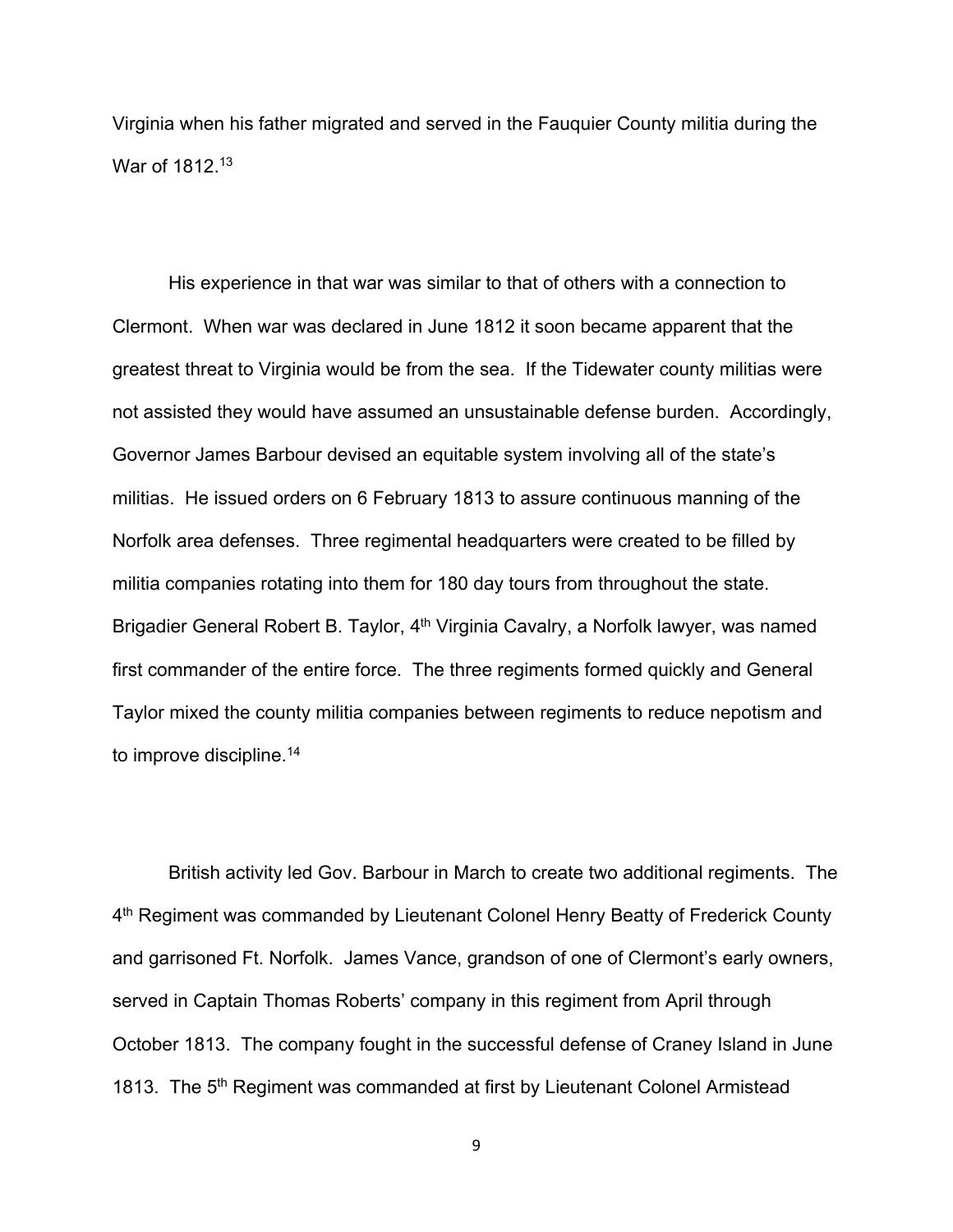Mason of Loudoun County. Province McCormick, John M<sup>c</sup>Cormick's grandson, commanded a Frederick County company in this regiment. From April to October 1813 his company manned different defenses throughout the Norfolk area. His cousin, William M<sup>c</sup>Cormick, rose to corporal in Captain Enoch Jefferies' Company from Fauquier County. The company manned defenses at Lamberts Point, north of Norfolk from May through October 1813. It mobilized again briefly in 1814 in response to British attacks on Washington and Baltimore.15

Edward McCormick, Dawson's son, inherited Clermont in 1847, just two years after graduating from Princeton. He and several of his cousins cast their lot with the Confederacy in 1861-65. The thirty-six year old farmer joined Company D of the 1st Virginia Cavalry as a private on 25 May 1861. His age and business experience quickly singled him out for demanding, but less strenuous, duties. His commander ordered him to organize a quartermaster department at Harpers Ferry where the Virginia militia from the northern counties was gathering. When Virginia Major Thomas J. Jackson arrived to impose order out of administrative chaos, he directed M<sup>c</sup>Cormick to coordinate the "offerings of teams, wagons, horses, and forage" provided by local sympathizers. He had found his role. On 11 September 1861, when Edward's company was transferred to the 6<sup>th</sup> Virginia Cavalry, he was promoted to captain, assistant quartermaster and assigned to the expanding Confederate depot at Lynchburg.16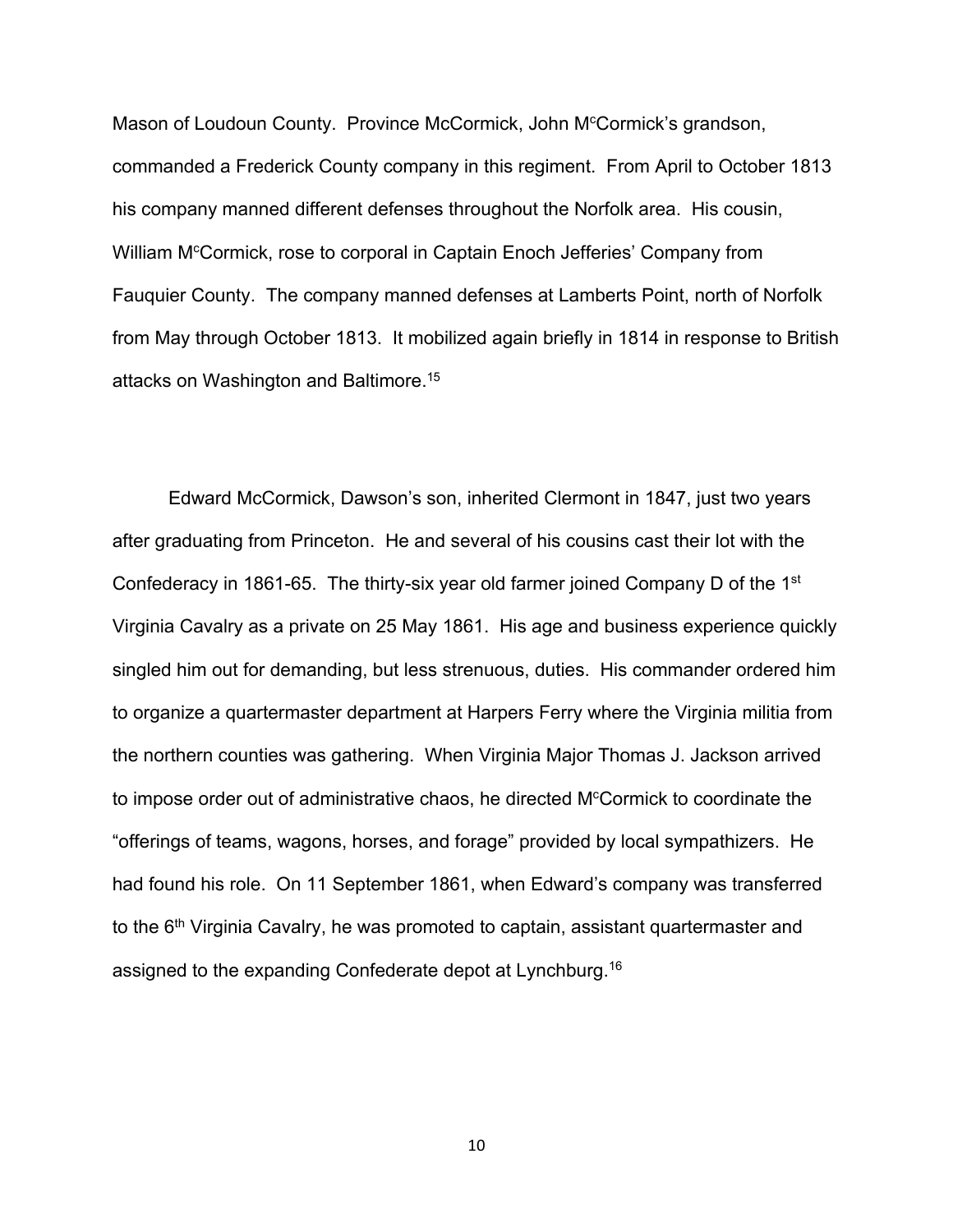Lynchburg was part of a supply system established by Confederate Quartermaster General Abraham C. Meyers to stockpile supplies, materiel and livestock for the new army. He first set up depots in the Deep South, but after the spring secessions of the Middle South states, he added posts at Nashville, Lynchburg and Richmond to be closer to the expected fighting front. His idea was for the depots to gather and issue materials and food but, also to eventually establish milling and manufacturing facilities to assure a full, continuous supply.<sup>17</sup>

Depot quartermasters were authorized to purchase raw and finished goods found in their areas and then send them to the appropriate depots where they could be processed and issued. Complaints over purchasing and distribution led the Confederate Congress in April 1863 to centralize and reorganize quartermaster activities. The Confederacy was divided into 11 purchasing districts in each of which was a senior purchasing officer and a designated central collecting supply depot. A parallel program was created for the acquisition and care of horses and mules. Concurrently, problems of inflation led to passage of a tax-in-kind law. Persons with crops or material needed by the army provided the goods at an evaluation determined by the army in lieu of cash payments or vouchers. A new position, that of Post Quartermaster, was created to manage the tax-in-kind program.18

Lynchburg was designated a major manufacturing and collecting point and Edward McCormick was appointed post quartermaster. A large cartridge manufactory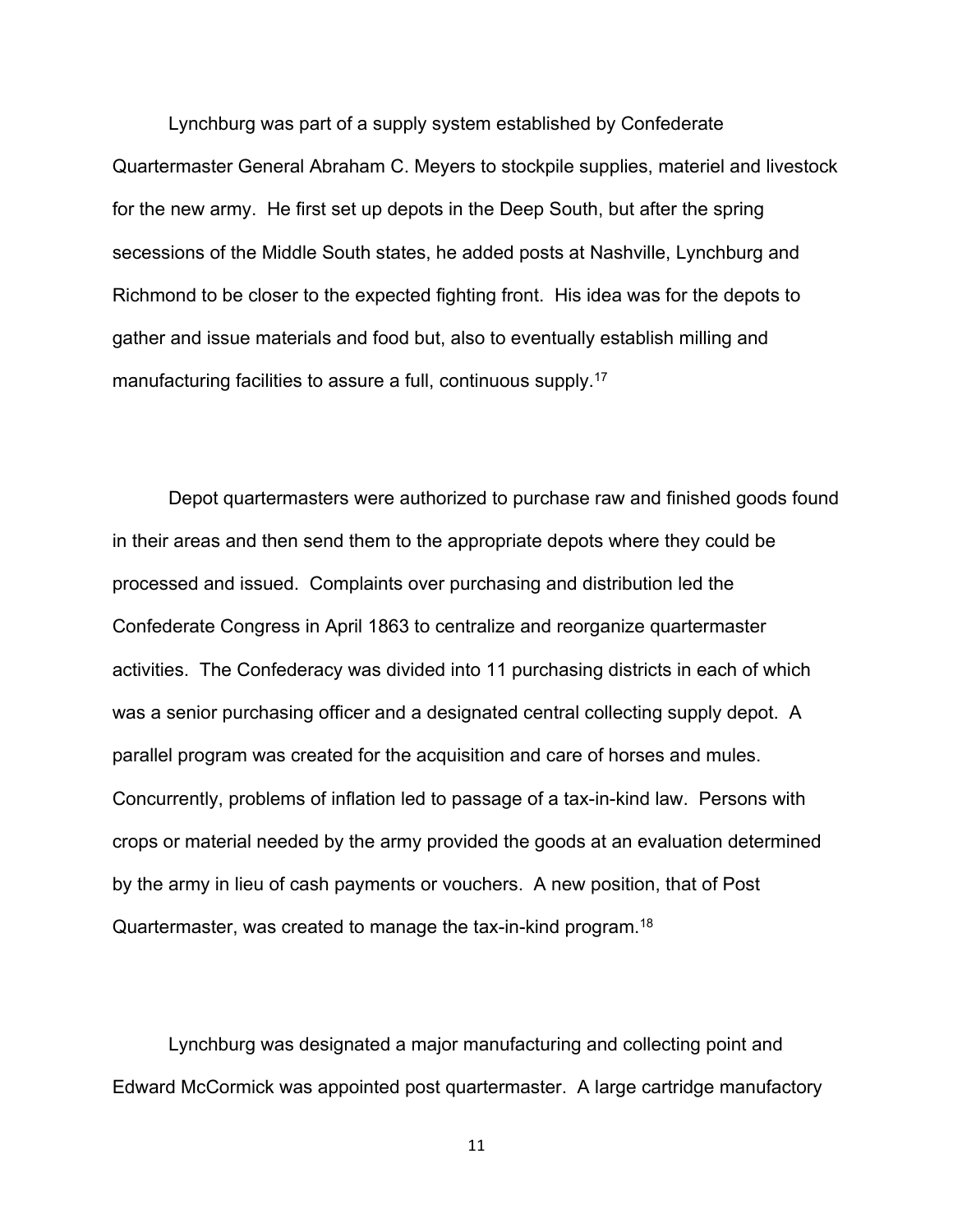was established. Additionally, substantial stockyards and ration storage facilities were built to house the tax-in-kind influx. This meant that the post quartermaster supervised and paid a large civilian work force among other duties. Strict accountability was kept with monthly reports to Richmond. Duties were expanded to include securing staple crops like tobacco and cotton for transfer to the Confederate Treasury Department for possible overseas sale. Lynchburg's designation as one of four horse infirmaries in the Confederacy increased the need for fodder and forage enormously. Conditions in Virginia were such that in November new laws authorized post quartermasters to impress goods at declared market prices if they could find no willing sellers. This new authority bred great resentment and made the post quartermasters unpopular. Their actions exposed them to lawsuits and challenges that in some cases extended well past the collapse of the Confederacy. Nevertheless, M<sup>c</sup>Cormick was good at his job and his depot functioned until the end of the war. It was to the Lynchburg Depot that Robert E. Lee turned in the final desperate days before Appomattox. Only Federal cavalry action against the railroads prevented him from receiving the 180,000 rations he requested.<sup>19</sup>

By then McCormick was enroute home to Clarke County on a pass approved by General Richard S. Ewell. On the way he exchanged his jaded horses for two mules in a government herd. The timing was such that McCormick later became involved in a lawsuit from the owners of the mules who had lost them in a tax-in-kind requisition. Since McCormick was absent from his unit when Confederate resistance collapsed, he sought and received on 19 April a parole from First Lieutenant Francis J. Lesage, 3rd West Virginia Cavalry, the local provost marshal in Berryville. He then began the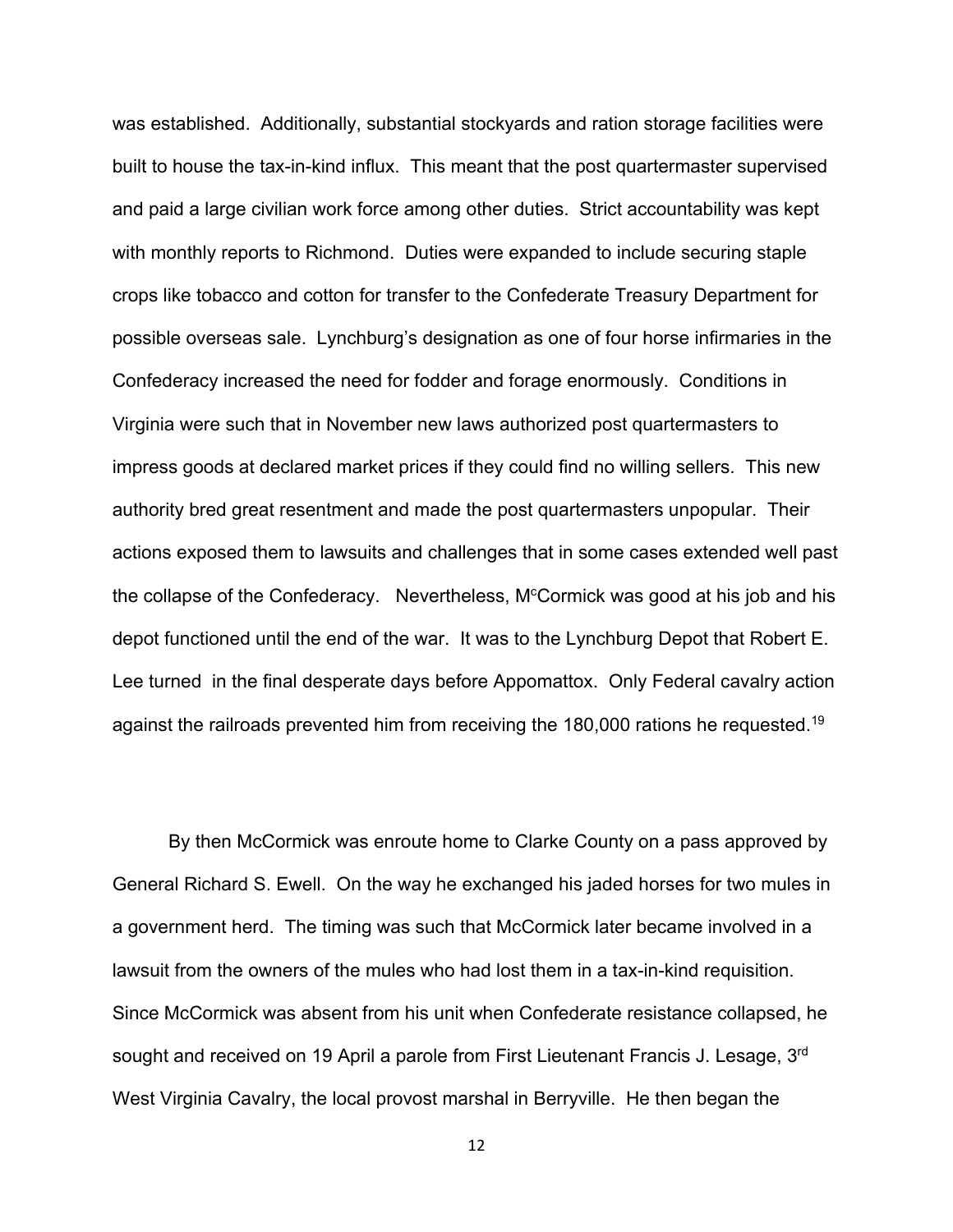process of getting a pardon, taking the oath of allegiance on 5 June before Brevet Major General Romeyn B. Ayres, the Federal Shenandoah District Commander. His final pardon, signed by U.S. Secretary of State Henry Seward, came on 4 October.<sup>20</sup>

His nephew, Province McCormick, Jr., sixteen years old in 1863, joined Edward McCormick's old unit, D Company, 6<sup>th</sup> Virginia Cavalry. Province briefly served as a volunteer courier on General Richard S. Ewell's staff before enlisting on 11 May, 1864. He stayed with his unit through Appomattox. His brother Hugh Holmes M<sup>c</sup>Cormick had enlisted in D Company the year before at age 17 and served throughout the war. The 6<sup>th</sup> Cavalry operated mostly in the Piedmont and Shenandoah Valley. Like their uncle, they returned to civil life in a greatly changed country, literally a generation away from the rise to global prominence that has become known as the American Century.21

An 1889 group photograph with Assistant Surgeon Albert M.D. M<sup>c</sup>Cormick and the officers of the cruiser USS Chicago shows the young doctor and his companions on the cusp of the birth of the modern steel navy and the rise of the U.S. as a world power. The Chicago along with the Atlanta, Boston, and Dolphin ("ABCD's") was one of the first modern ships built by the Navy to replace the decaying Civil War fleet. A stingy Congress had kept the old wooden ships way beyond their usefulness until events in the 1880's showed American weakness. Tension with Chile climaxed with the 1891 Incident at the True Blue Saloon in Valparaiso which confirmed that the U.S. Navy was weaker than that of Chile. The need to upgrade the fleet was obvious. Thus, after a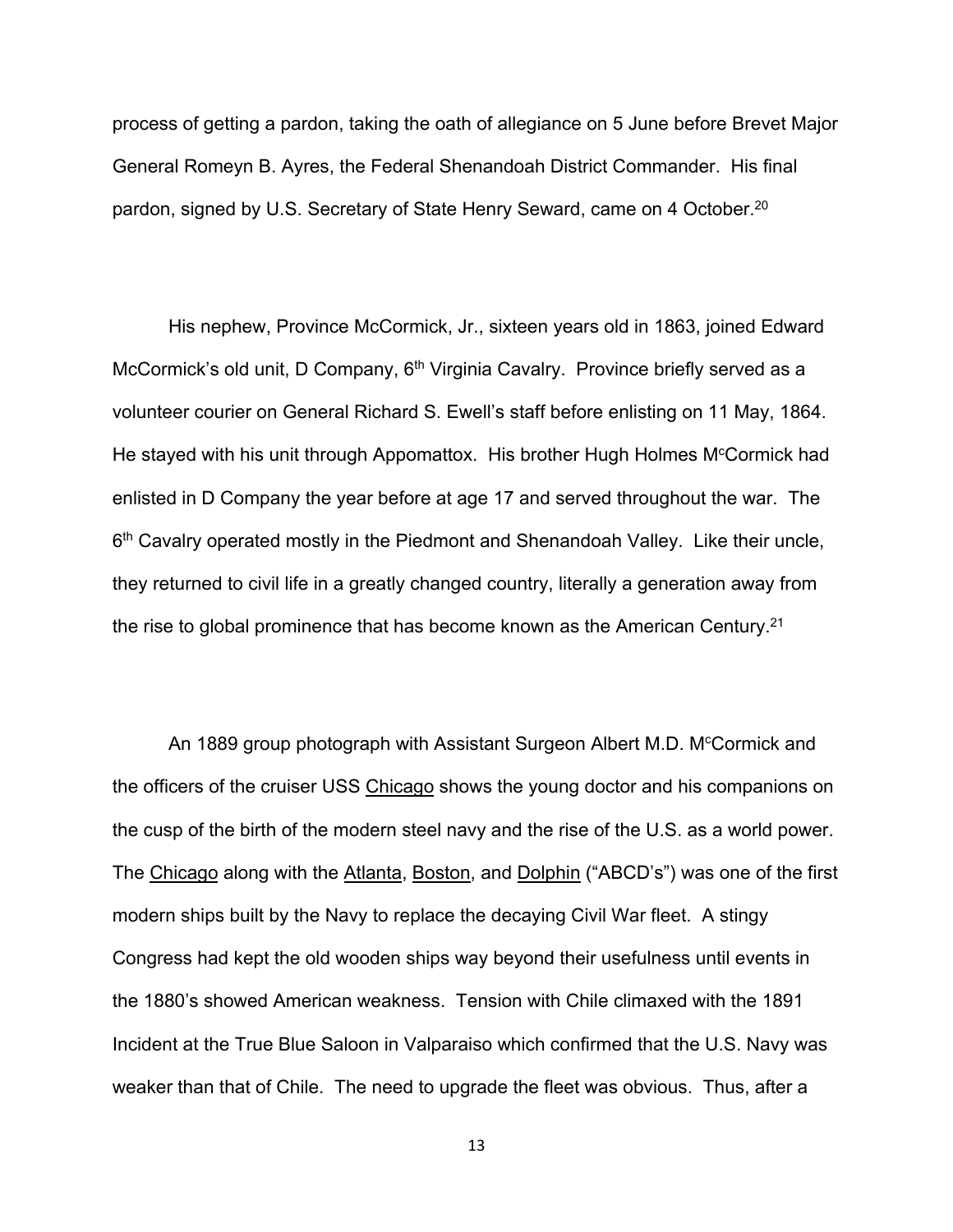weak start fraught with corruption in the Chester Arthur administration, the administrations of Grover Cleveland saw the launching of the Chicago and the inauguration of an extensive fleet modernization building program.<sup>22</sup>

Assistant Surgeon M<sup>c</sup>Cormick joined the Chicago in December 1889 shortly after she was commissioned. The new cruiser left Boston for the Mediterranean where she served as flag ship for the growing American fleet. The force returned to American waters in May 1890 and showed itself along the east coasts of North and South America. M<sup>c</sup>Cormick left the ship in New York City in December 1890. The Chicago sailed again for the Mediterranean under the command of Captain Alfred Thayer Mahan shortly thereafter.<sup>23</sup>

M<sup>c</sup>Cormick served ashore and on some of the other new steel ships, concurrently passing his boards for promotion. His next brush with his country's rise occurred in 1898 in the War with Spain. He was assigned as assistant surgeon to the cruiser USS Marblehead in the North Atlantic Squadron. Long simmering problems with Spain over the fate of Cuba led to a declaration of war on 21 April. The next day the U.S. Navy began a blockade of the island, while it tried to determine the location of the Spanish Atlantic Squadron making its way from Europe. The Marblehead along with the cruiser Nashville and some smaller vessels covered the port of Cienfuegos. There on 11 May small boats from the cruisers entered the harbor and cut the telegraph cables linking Cuba to the outside world. The party worked under intense artillery and small arms fire.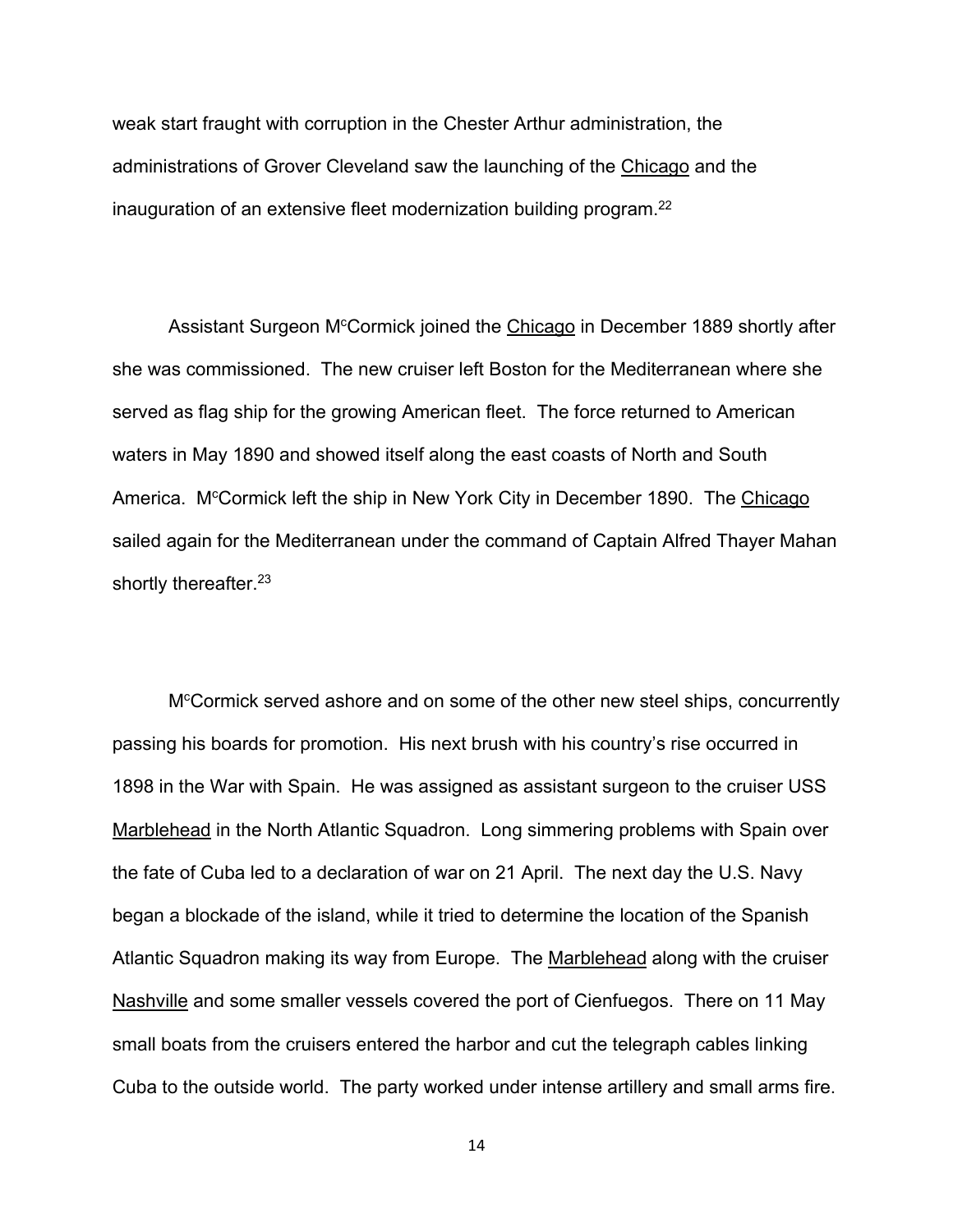Fifty-three sailors and Marines received Medals of Honor for their heroism that day (4 KIA, 5 WIA) (300Sp.). $24$ 

Meanwhile, the Spanish Atlantic Squadron found refuge in the harbor at Santiago. Marblehead briefly joined the blockade of that port. But, when the need for a coaling station to sustain the blockade became apparent, Marblehead along with the cruiser Yankee went to Guantanamo Bay to secure the necessary facilities. A battalion of Marines from Key West rendezvoused with the ships on 9 June and Marblehead's captain, Commander Bowman M<sup>c</sup>Calla, supervised landings on the east side of the bay. $25$ 

Lieutenant Colonel Robert W. Huntington, USMC, led 647 Marines onto the beach unopposed. They quickly established a base camp and secured the area to be used as a coaling station. The Spaniards launched an attack on 11 June that sputtered on for three days and which was repulsed with the help of the cruisers' guns. Cuban rebels joined the Marines and guided them in a counterattack against the only local water supply, Cuzco Well. The 14 June assault was successful after a four hour gun fight in intense heat that ended Spanish opposition. Two Marines and the battalion surgeon, Dr. John Blair Gibbs, were killed in the course of the fighting. Assistant Surgeon Albert M.D. M<sup>c</sup>Cormick went ashore to replace Dr. Gibbs. The coaling station was held until 5 August when the shore party was recalled. Marblehead remained in Cuban waters for another month before leaving for the North Atlantic. Dr. M<sup>c</sup>Cormick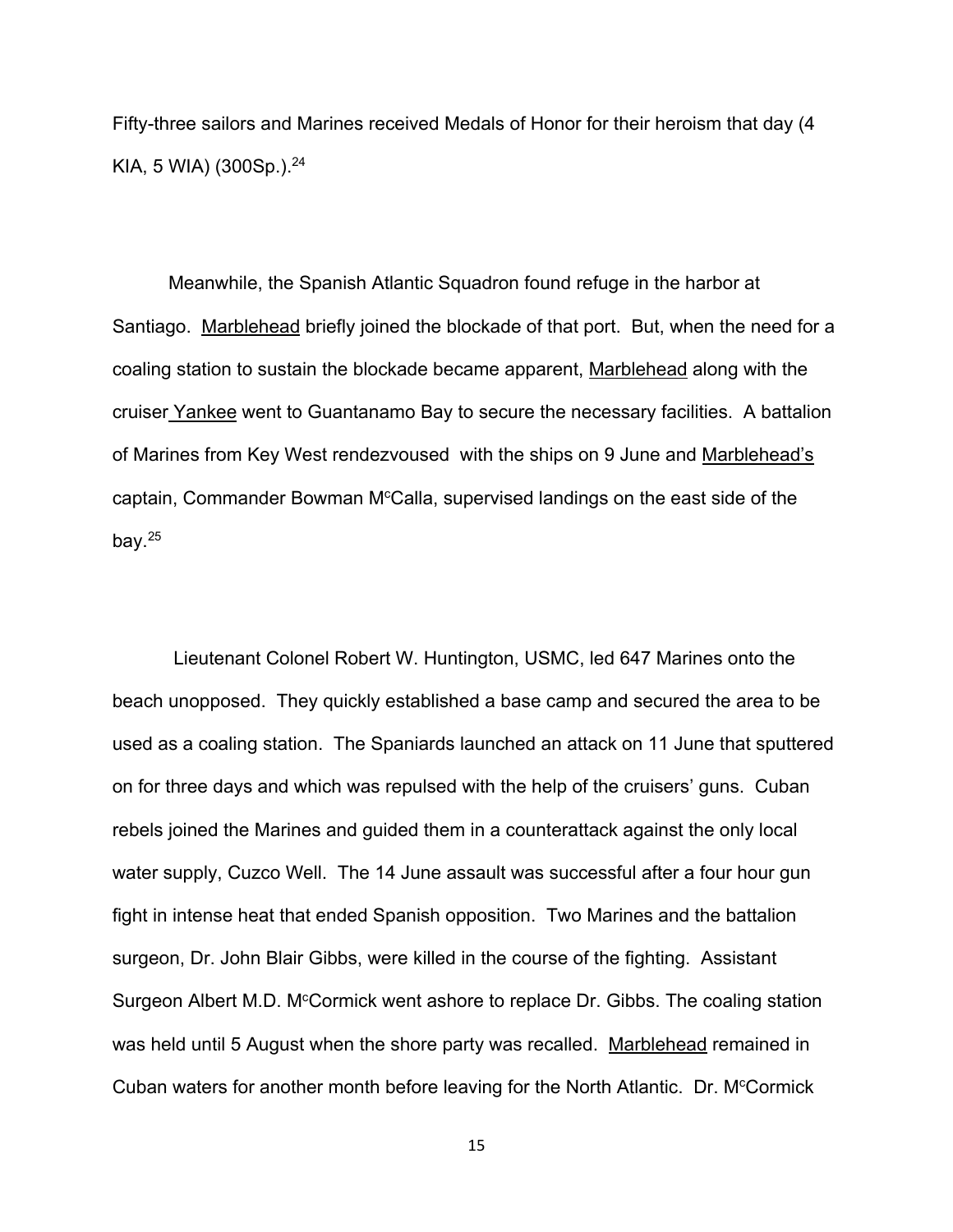qualified as surgeon in November 1899. He later served in hospitals at Annapolis and on the west coast as well as on sea duty, rising to the rank of rear admiral before retiring in 1921.26

The consequences of the U.S. entry to global power in which Dr. M<sup>c</sup>Cormick participated are reflected in the career of his nephew, Lloyd W. Williams. Williams graduated from Virginia Tech in 1907. After a business apprenticeship in Baltimore, he accepted a commission in the Marine Corps in 1910. He trained at Port Royal, now Parris Island, South Carolina and joined the fleet at Charleston. Within a year he deployed for the first time.27

The U.S. was in the process of dominating the entire Caribbean to protect the Panama Canal then under construction. Any hint of instability that might invite foreign, third party, involvement was pre-empted by U.S. intervention. In 1912 the Cuban army proved incapable of suppressing a black political movement. Its leader, Evaristo Estanoz, opposed the severe racial discrimination then prevalent in his country. Clashes between the rebels and government troops near Guantanamo and in Oriente Province threatened American Investments.28

Additionally, President Taft feared what he called the "possibility of a black republic" off America's shores. On 23 May 1912 he ordered the USS Prairie with 500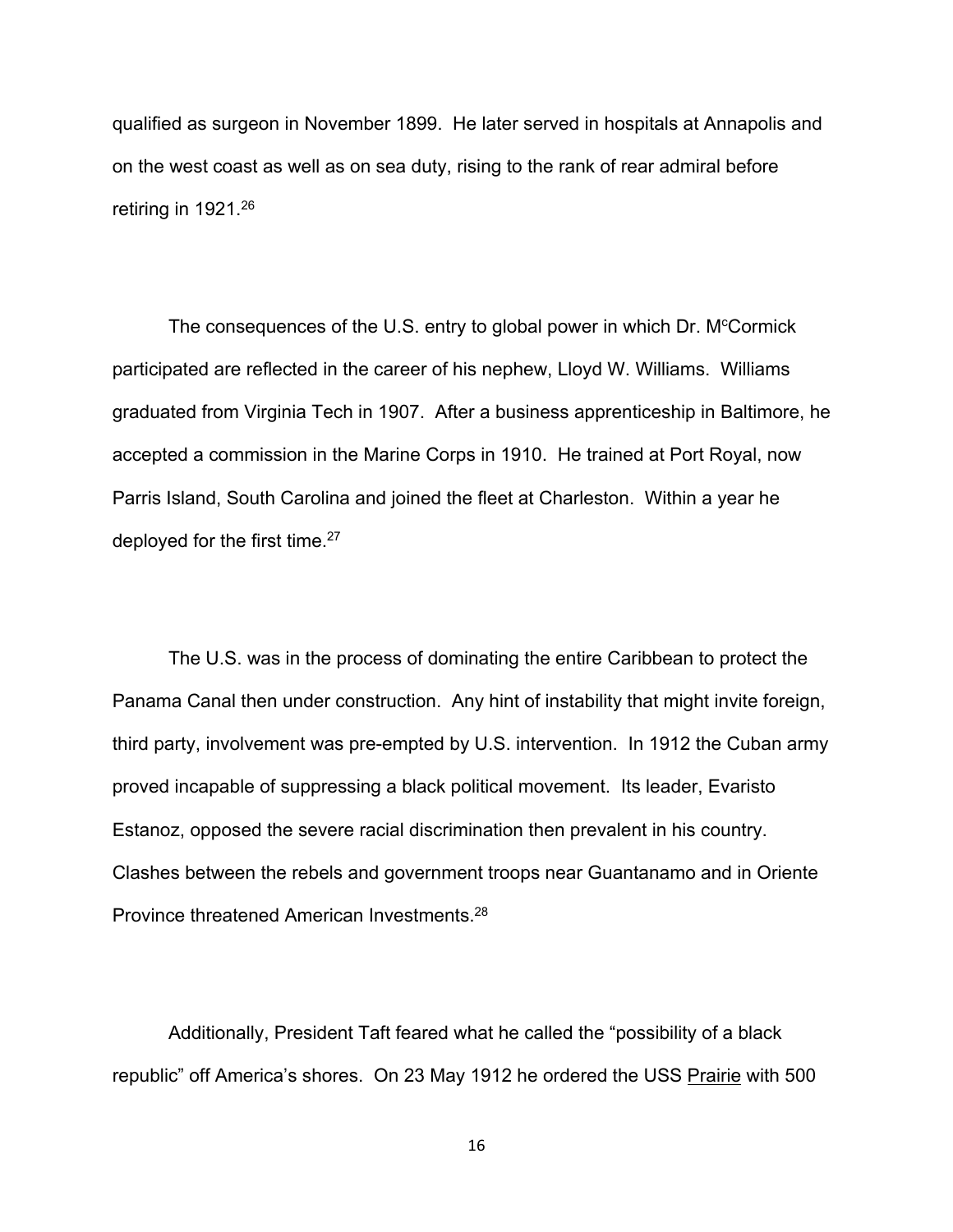Marines to reinforce Guantanamo while the cruiser Nashville went to Havana. Other Marines, including Lieutenant Williams on the cruiser Paducah, landed around Santiago where they protected mines and railroads owned by American investors. The Marines at Guantanamo began active operations against the rebels. Estanoz was killed on 27 June and the rebellion faded quickly. By 25 July the Marines were withdrawn. The friendly, predictable Cuban government remained in office, but none of the social ills causing the unrest were resolved.29

The fleet had no sooner returned to its Key West and Charleston bases than unrest in Nicaragua required another intervention. The Nicaraguan dictator José S. Zelaya had been a source of instability and anti-American agitation starting in 1903 with the U.S. presence in Panama. American prayers seemed answered when a rebellion broke out against the dictator. But, his hand-picked successor, José Madriz, appeared to be gaining the victory over the rebels. As a result, Marines led by Major Smedley D. Butler landed at Bluefield in 1910 to prevent rebel defeat. Ostensibly to protect U.S. property, the deployment weakened Madriz's government and on 20 August it yielded power to the rebels. The country fell into disarray as different groups competed for leadership. By 1912 civil war seemed imminent. The government recognized by the U.S. requested help and the U.S. minister asked for Marines to protect American citizens and property.30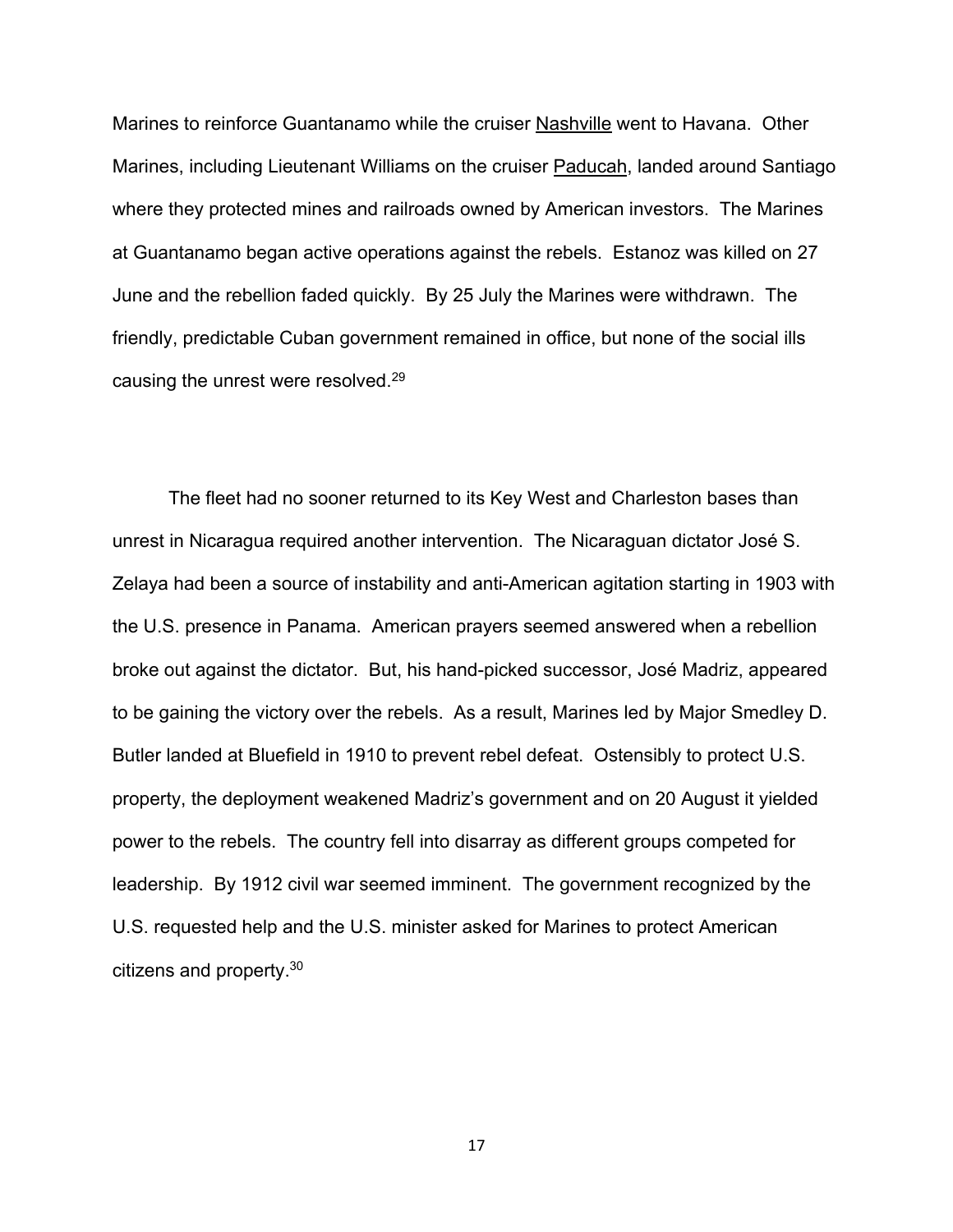One hundred men from the cruiser Annapolis landed on 4 August 1912 to guard the U.S. legation in Managua. They were soon reinforced by a larger force from Panama again led by Major Butler. Colonel Joseph S. Pendleton brought another large contingent from the U.S. including Lieutenant Williams' 51<sup>st</sup> company. Formed into a 1<sup>st</sup> Provisional Regiment, the combined force protected the railroad running from Managua across Leon Province to the port of Corinto. The Marines tried to remain neutral in the ongoing Nicaraguan civil war. However, the Taft administration ordered Colonel Pendleton and his naval superiors to support the recognized government and help defeat the rebels. The Marines consequently began combat operations to assure the security of the railroad. Sporadic fighting went on through September and climaxed in a three day battle ending on 6 October near Masaya. The rebellion collapsed thereafter and U.S. directed elections seemed to bring stability, allowing all but 100 of the 2,300 Marines to withdraw by 16 January 1913. This was the first time "U.S. forces had actually fought to suppress a revolution in the Caribbean area".<sup>31</sup>

Lieutenant Williams served aboard the battleship Mississippi for the rest of the year then received orders for overseas shore duty on Guam. After leave in Clarke County, he and his family left on 13 June 1913 to cross the country by rail to San Francisco. They arrived in Agana, the island capital, in August and settled into garrison life. His letters home indicated that only the naval officer in command enjoyed government quarters. The five other naval and Marine officers rented houses in the town. The Williams's soon joined the rounds of social events to include card parties,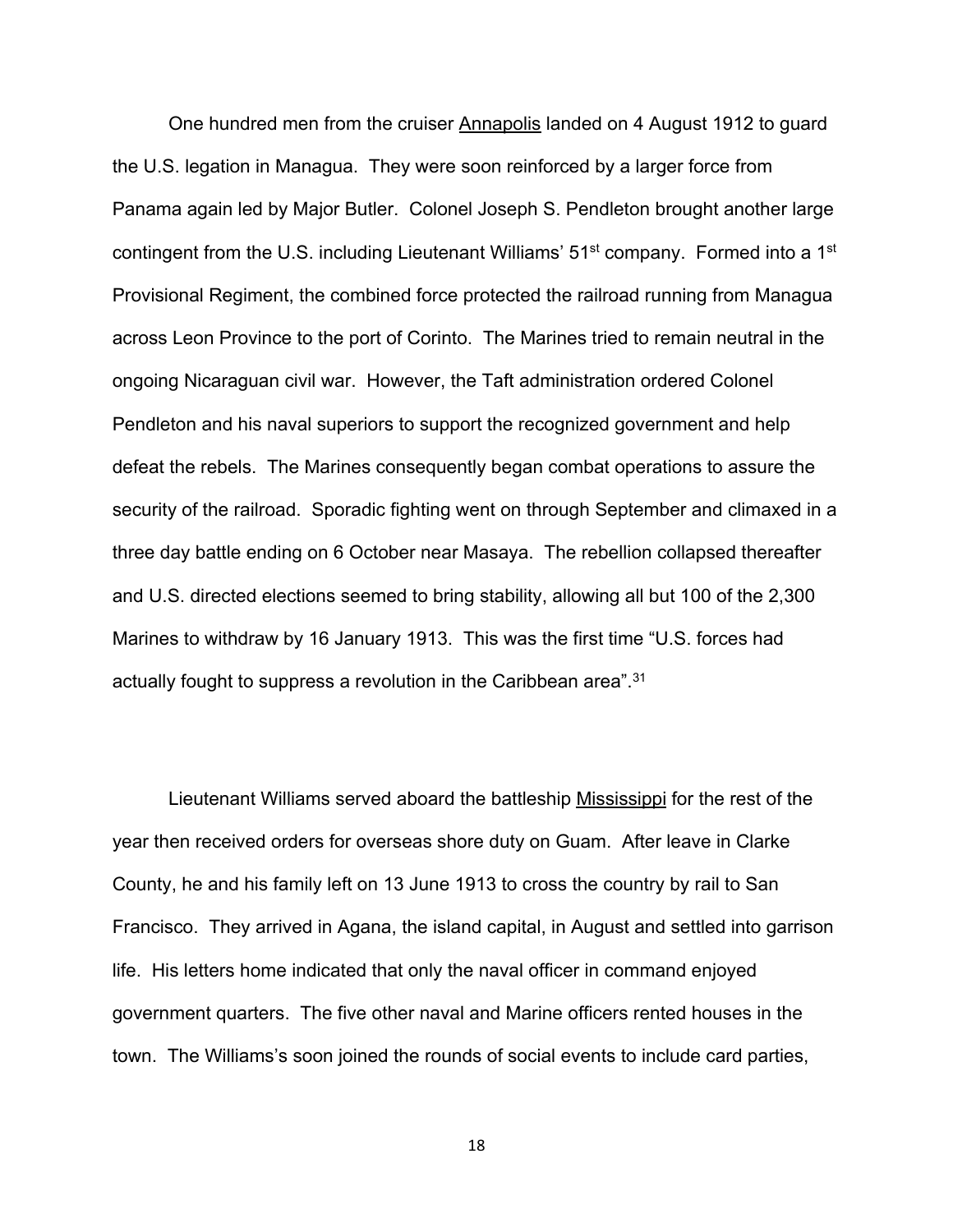dinners and picnics to the beaches. In the fall of 1913 they spent six weeks in Yokohama, enjoying Japanese food and culture.<sup>32</sup>

Throughout 1914 Williams spent most of his time working with a group of army officers sent from Manila to assess the island's defenses and to conduct surveys throughout Guam to update the few poor maps inherited from Spain. Williams described his work as strenuous, but interesting. He was impressed by the geological and botanical variety he encountered. He also cited the skills and leadership of his Chamorro team chiefs. In the course of the land and town surveys an army lawyer arrived in November to create a new law code for Guam. Williams explained in a 22 November letter to his father, "We are governed at present by Spanish law, with such modifications as each governor has cared to make." The lawyer discovered that an 1895 Spanish Royal decree had abolished private land holdings, so no one held clear land title, including the government. Williams' surveying would have been all for naught without a 1915 act of Congress correcting the situation.<sup>33</sup>

This interesting, enjoyable atmosphere could not shield Guam from larger events. Williams mentions learning of U.S. landings at Vera Cruz, Mexico in a 24 May 1914 letter. In November he reported seeing Japanese warships cruising offshore. Shortly after the start of World War I Japan, Britain's naval ally, had declared war on Germany and quickly set out to gather up Germany's Pacific possessions. One of these, the Marianas Islands, of which Guam was a geological part, came under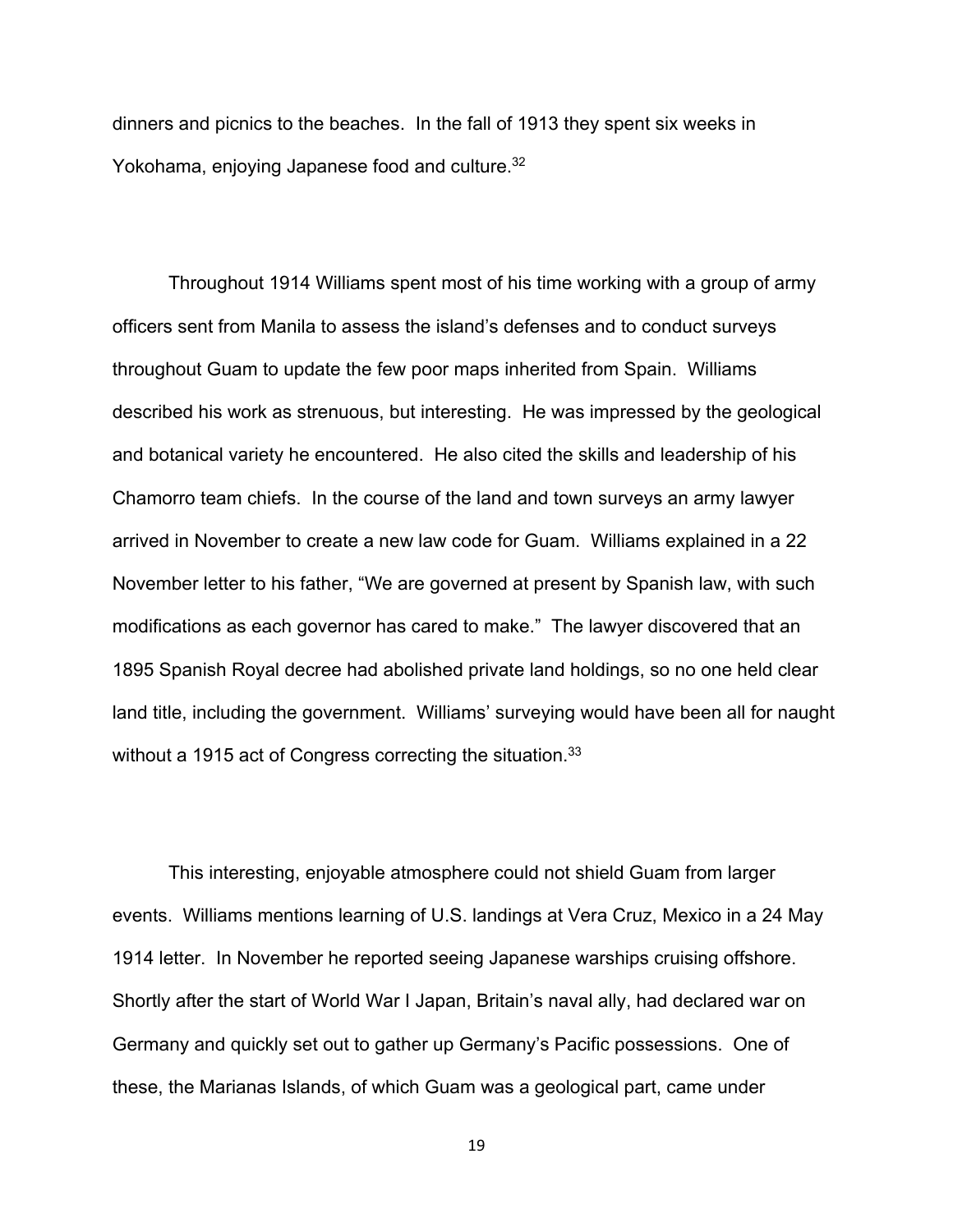Japanese control by the end of September 1914. A few small German naval units fled to the neutral U.S.-held Guam. The largest of these was the auxiliary cruiser Cormoron, the former Russian Rjisan, which sought shelter in November 1914. The German officers and their native crews were interned under the lightest conditions, the officers briefly becoming part of Agana's social scene. They became prisoners of war after the U.S. declared war in April 1917 and were escorted to a prison camp at Ft. Oglethorpe, Georgia.34

This Guam assignment ended in March 1915 when the Williams family returned to the U.S. After recovering from a bout of pleurisy, newly promoted Captain Williams rejoined the 51st Company at Charleston, SC. By June 1916 he and his company formed the Marine detachment on the battleship USS Vermont cruising in the Caribbean. They provided offshore support for Marines operating in Haiti. Concurrently, conditions deteriorated once again in Cuba. Rebellion broke out over a contested election and the Woodrow Wilson Administration decided to support the incumbent government led by Mario Garcia Menocal. Detachments of Marines landed in February 1917 to protect American property. In March six more Marine companies based in Haiti formed a provisional battalion and deployed to Cuba to protect facilities at Guantanamo. Additionally, Commodore Reginald R. Belknap sent the 43<sup>rd</sup> and 51<sup>st</sup> companies to Santiago at the request of the Oriente Province governor. Their presence secured the province for Menocal's government and freed his troops to crush the rebellion. Captain Williams with a small party from his 51<sup>st</sup> Company conducted extensive patrols, mapping the area and establishing a network of informants.<sup>35</sup>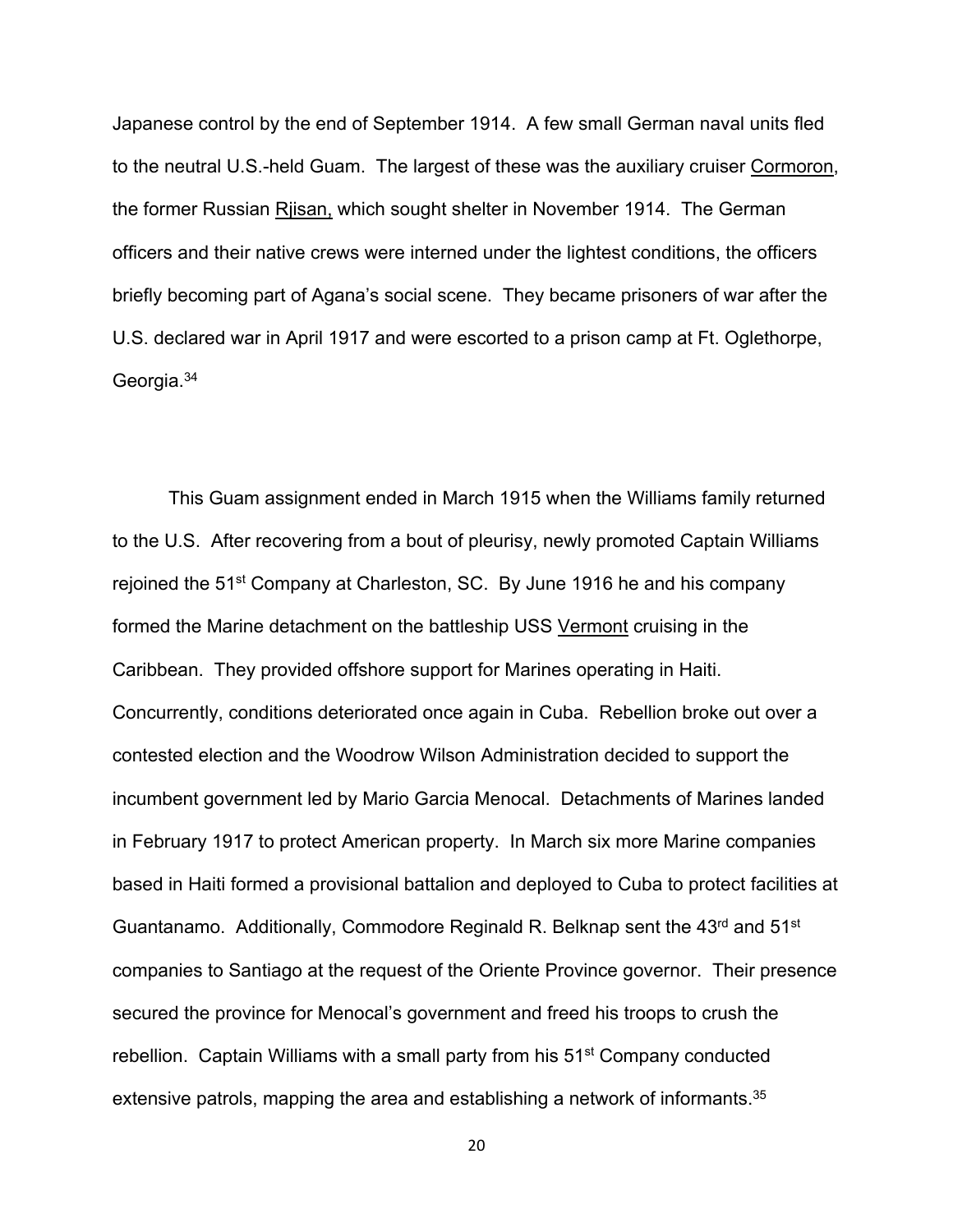The declaration of War against Germany on 6 April ended the first phase of Marine involvement in Cuba and Williams and his 51<sup>st</sup> Company moved in mid-April to the Philadelphia Navy Yard. On 30 May the Secretary of War requested a Marine regiment to augment deploying U.S. Army forces. The 51<sup>st</sup> Company, in June, became part of the 2<sup>nd</sup> Battalion of the newly formed 5<sup>th</sup> Marine Regiment and prepared to deploy as part of the American Expeditionary Force (AEF). The new command left for France on 14 June on board the transports Henderson, De Kalb and Hancock. The last elements reached St. Nazaire on 2 July. A few days earlier the regimental commander, Colonel Charles A. Doyen, received orders to attach his command for administrative purposes to the Army's 1<sup>st</sup> Division. The regiment's 1<sup>st</sup> Battalion and its 2<sup>nd</sup> Battalion with William's 51<sup>st</sup> Company moved to the Gondrecourt training area with billets in the villages of Naix-aux-Forges and Menaucourt. The 3<sup>rd</sup> Battalion remained for the time being in St. Nazaire performing provost and security duties. The men at Gondrecourt began training in the fundamentals of trench warfare and weaponry under the tutelage of allied veterans.36

The Marines were surplus to the 1<sup>st</sup> Division's structure and often felt like a third wheel. The War Department remedied this by deciding that the Marine Corps would provide one of the brigades for the newly formed  $2<sup>nd</sup>$  Division. The  $5<sup>th</sup>$  Marines joined its new parent in September 1917 and moved to new billets around Bourmont in eastern Haute-Marne. The 2<sup>nd</sup> Battalion with Captain Lloyd Williams' 51<sup>st</sup> Company settled in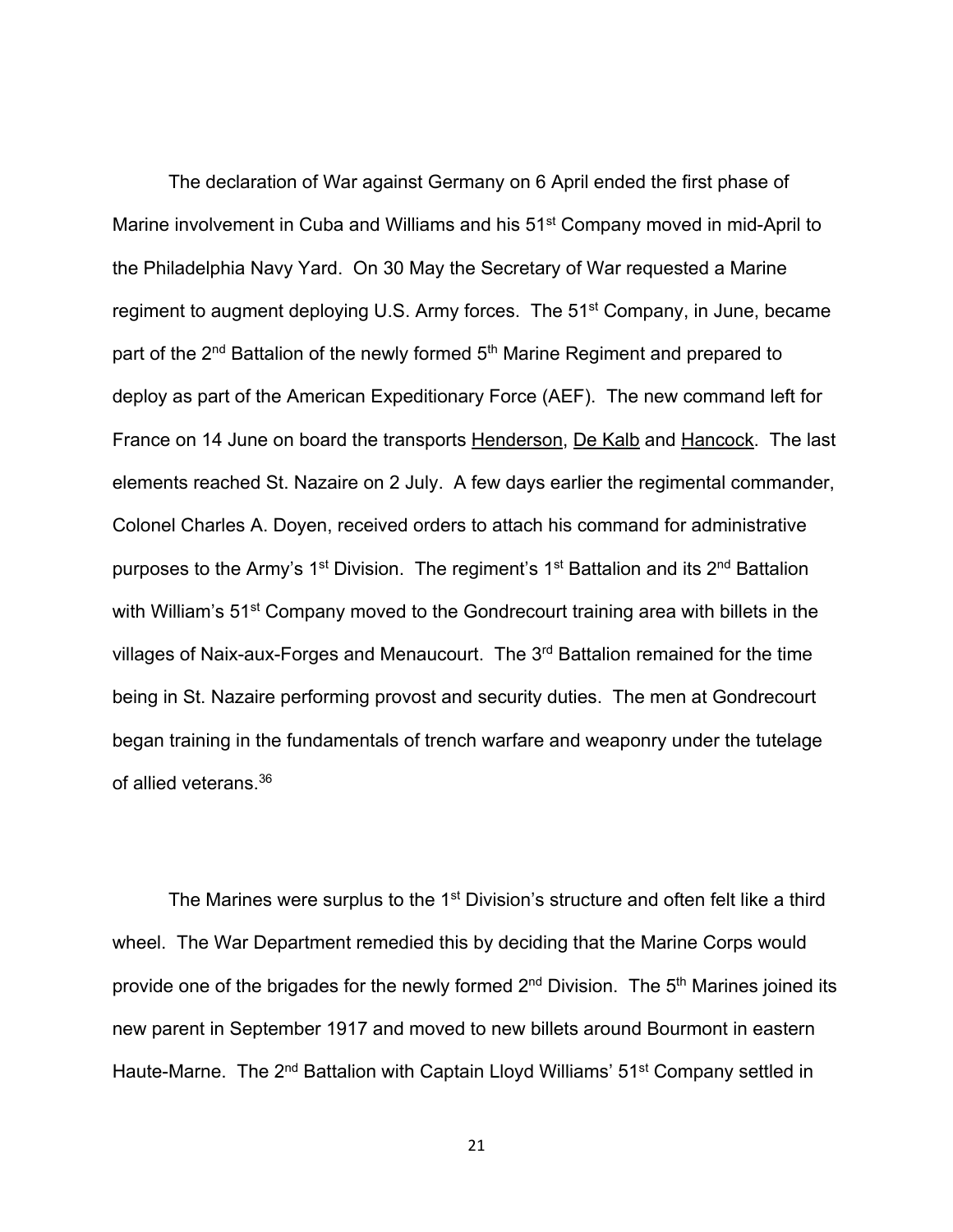the village of Damblain. The regiment underwent some organizational changes then began to prepare for training at the front in a quiet sector under French control and supervision. In a 4 September letter Captain Williams reported he had visited the front and stayed in the trenches before coming back full of ideas about how better to train his company.37

Elements of the 6<sup>th</sup> Marine Regiment, raised and trained at Quantico, began arriving by December. The two Marine regiments formed the 4<sup>th</sup> Marine Brigade in the  $2<sup>nd</sup>$  Division. The new brigade went with the division in March 1918 to join the  $X<sup>th</sup>$ French Corps in a quiet sector between Verdun and St. Mihiel. The 2<sup>nd</sup> Battalion, 5<sup>th</sup> Marines was the first  $2^{nd}$  Division unit to go into the line, starting on the night of 18 March, near Montgirmont. The success of the great German offensive launched concurrently further west soon curtailed training. The French high command assigned the 2<sup>nd</sup> Division responsibility for its full front while most French units were withdrawn and rushed westward to spots endangered by the German attack. Concurrently, General John J. Pershing, the AEF commander, permitted the release of American divisions wherever they were needed to help in the emergency. Soon, the 1<sup>st</sup> U.S. Division engaged the Germans in a hard fight at Cantigny. The French relieved the 2<sup>nd</sup> U.S. Division on 9 May and it moved to reserve positions near Vitry-le-François south of Chalons.38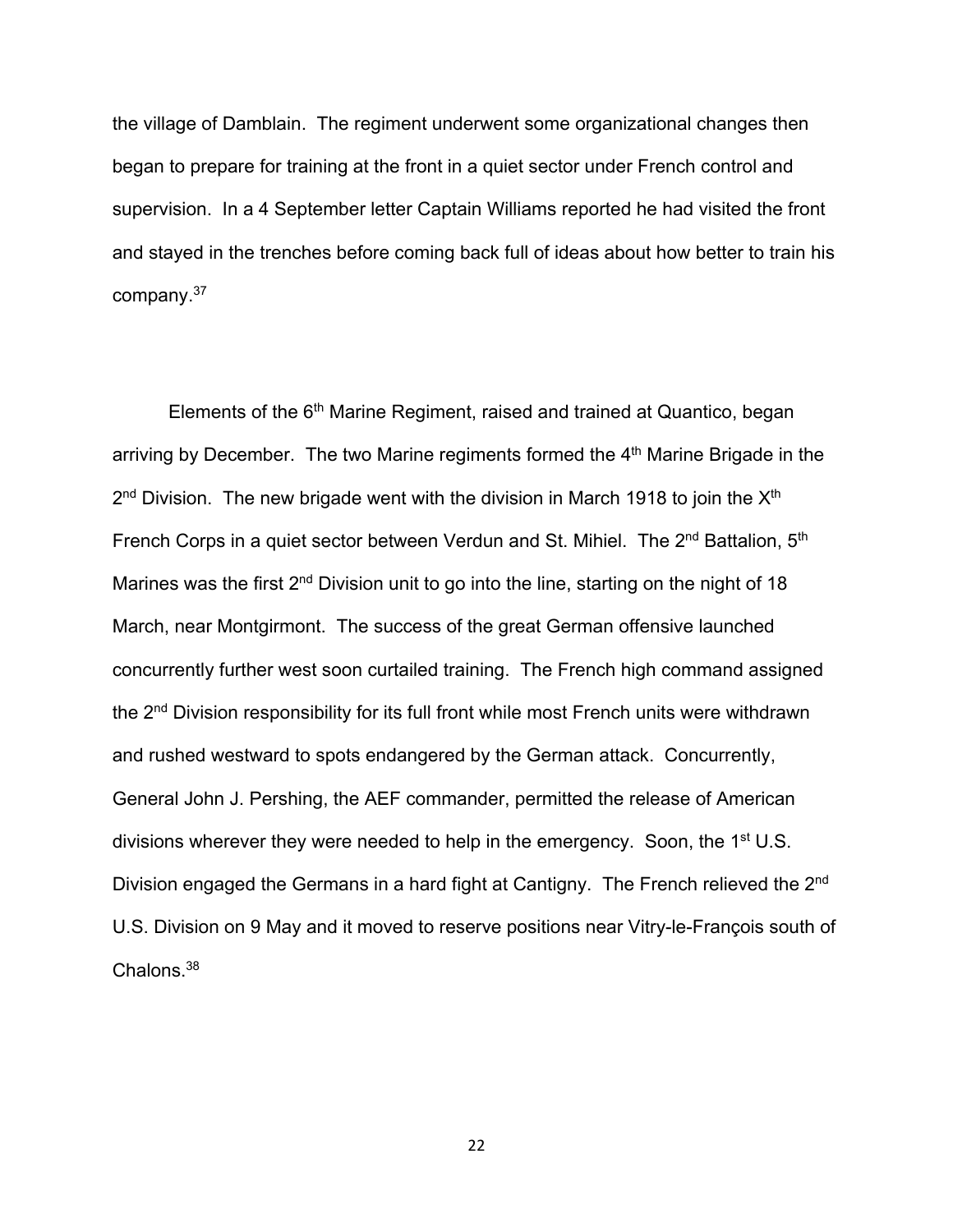The combat situation remained critical and Marshal Ferdinand Foch, the Allied generalissimo, designated the 2<sup>nd</sup> Division as part of his reserve. It drew new equipment and replacements at Bar-le-Duc then moved by rail to Pontoise, 18-22 May, just north of Paris. From there it marched to assembly areas around Chaumont-en-Vexin and began vigorous last minute training with plans to relieve the battered 1<sup>st</sup> Division within a few days. A renewed German offensive across the Chemin-des-Dames north of Soissons on 27 May led Marshall Foch to change his plans. He ordered the 2<sup>nd</sup> and 3<sup>rd</sup> U.S. Divisions to move into line along the Marne River to back up retreating French forces. Second Division units were alerted on 30 May to this change and starting at 0400 the next morning French trucks driven by Vietnamese soldiers began arriving to haul the infantry to the front. The artillery and machine gun battalions were expected to move by rail while the division trains were to road march on their own. The city of Meaux just northeast of Paris was designated their rendezvous point. The infantry convoys began leaving in serials. But not enough railway cars arrived, forcing the machine gun battalions also to road march, thus causing delays and shortages at the other end. The uncomfortable, intermittently rainy and dusty march was impeded and delayed by masses of refugees and columns of retreating French troops. There was so much confusion at Meaux that the division was directed to continue marching to a new rendezvous further north at May-en-Multien, closer to the front. There, the arriving infantry began relieving exhausted French units that were holding a back-up line between Montigny and Gandelu.<sup>39</sup>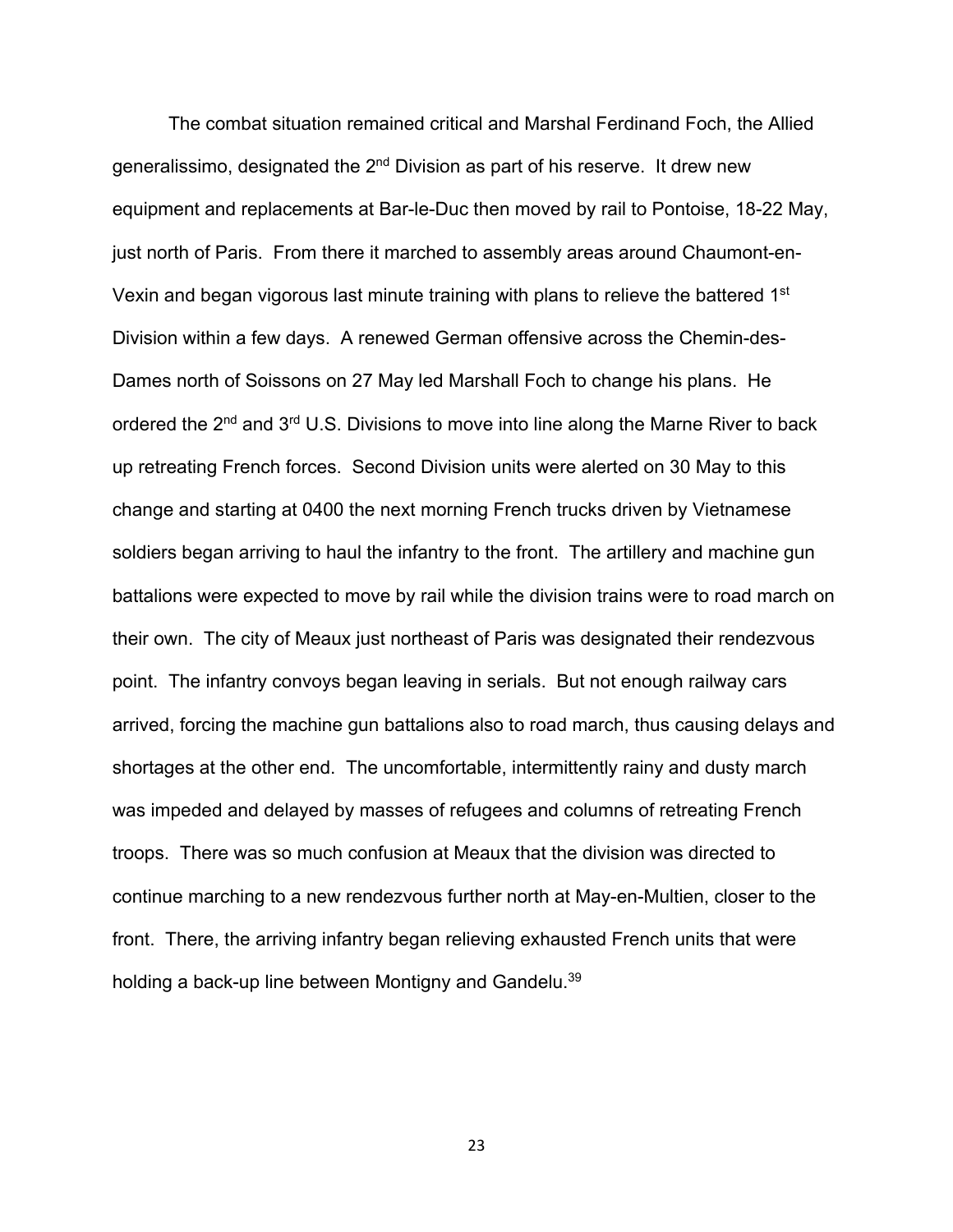After four changes of orders from higher French headquarters, the  $2<sup>nd</sup>$  Division finally moved to relieve French forces in the front line west of Chateau-Thierry. The machine gun battalions and supply trains caught up with the division on 2 June. The 4<sup>th</sup> Marine Brigade occupied positions on both sides of the town of Lucy-le-Bocage which first was at the center of the division line. The  $3<sup>rd</sup>$  U.S. Infantry Brigade extended the line eastward to face the town of Vaux. The French 43<sup>rd</sup> Division fell back through the Marines, leaving only a screen of cavalry forward. The 2<sup>nd</sup> Battalion, 5<sup>th</sup> Marines was in a position two miles south of Marigny near Pyramid Farm. It advanced to form a line from Hill 142 to the northeast corner of the Bois de Veuilly. Lloyd Williams' 51<sup>st</sup> Company was on the battalion right facing Hill 142 just north of Champillon. It tied in its left on 2 June with Lieutenant Lemuel Shepherd's 55<sup>th</sup> Company at the Champillon-Bussiares Road.40

On 3 June the  $2^{nd}$  Battalion remained thinly stretched along 2  $\frac{1}{2}$  miles from Veuilly Wood across Les Mares Farm to a point on the road 1 kilometer north of Champillon. There was a 1,000 meter gap to the right of the 51st Company through which withdrawing French units poured. The 51<sup>st</sup> Company monitored the gap with patrols that kept contact with the 23<sup>rd</sup> Infantry of their Army sister, 3<sup>rd</sup> Brigade. A French major approached Captain L.E. Corbin, Williams' executive officer, and urged him to join the withdrawal before the Marines were overwhelmed. When Corbin refused, the Frenchman wrote him an order to do so on authority of the French corps commander. Again, Corbin refused and told Lloyd Williams of the exchange. The company commander responded "Retreat, Hell! We just got here!". He then notified Lieutenant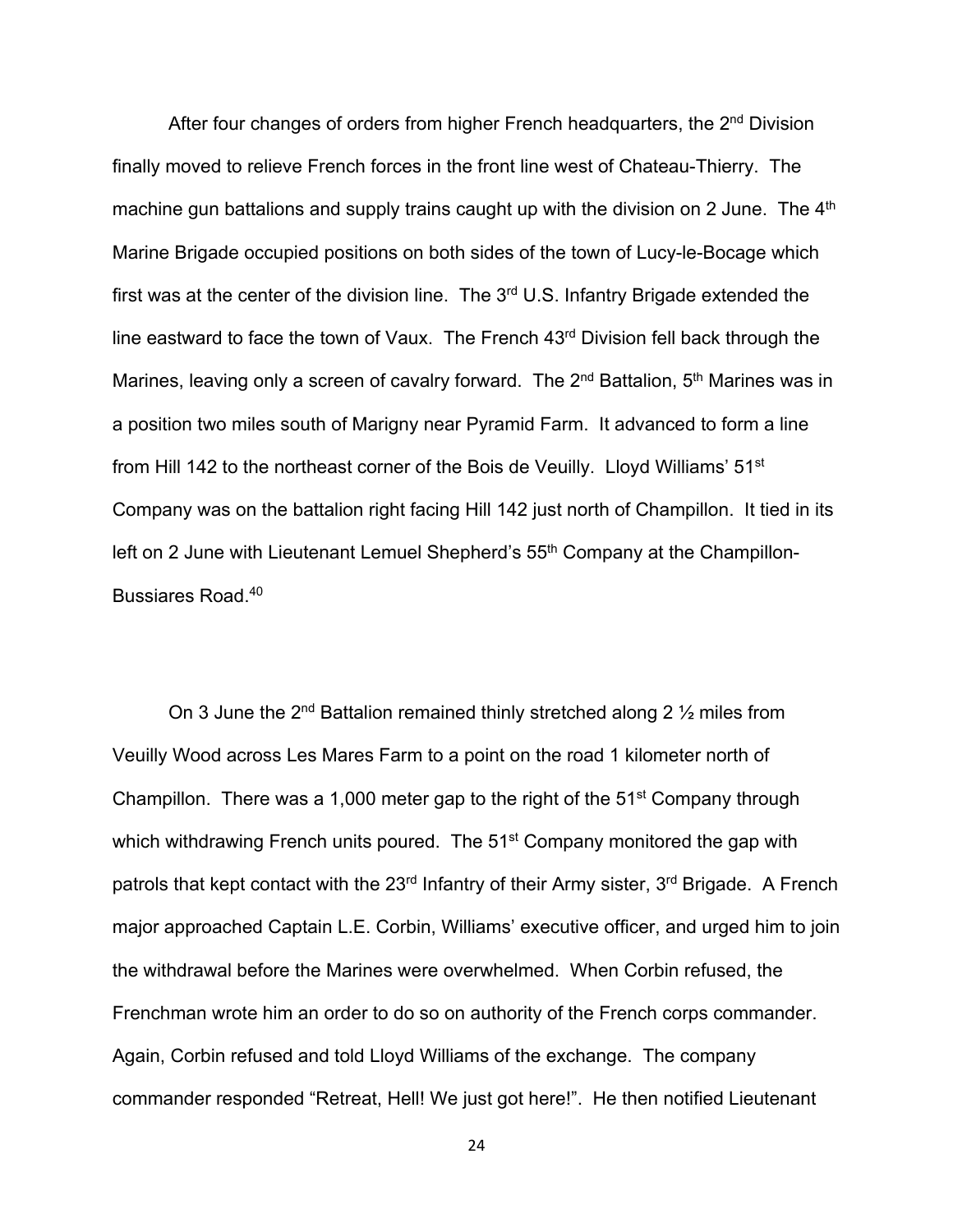Colonel Frederic M. Wise, the battalion commander, of his decision to ignore the French command- "I have countermanded the order. Kindly see that the French do not shorten their artillery range.". What he meant by the last was he needed artillery fire forward of his present position and he was not moving rearward. By the night of 3 June, all but a few French cavalry had passed through the American lines and the 2<sup>nd</sup> Division found itself defending the front. There was light contact with German scouts on 4 June.<sup>41</sup>

The next day the French 167<sup>th</sup> Division took over the western part of the  $2^{nd}$ Division's line and the Marines shifted to hold the line between Triangle Farm to the point on the road north of Champillon. A division plan called for the Marines to advance northward on 6 June to seize Hill 142, then advance north and east to capture Torcy, Belleau and the woods near the latter.<sup>42</sup>

Early on 6 June the 2<sup>nd</sup> Division went on the offensive, attacking from Champillon and Lucy-le-Bocage toward Belleau and Bouresches. The  $2^{nd}$  Battalion,  $5^{th}$  Marines moved from west of Champillon after the French had taken over from them. It held in reserve as the 1<sup>st</sup> Battalion at 0345 attacked Hill 142. The 1<sup>st</sup> reached its objective but was weakened greatly in the process. At about 0630 Captain Williams' 51<sup>st</sup> Company advanced to support the attackers and joined in a four day fight to hold the objective in which it suffered 50% casualties. After that costly success, the brigade shifted to attack northeastward into Belleau Wood. The 2<sup>nd</sup> Battalion, 5<sup>th</sup> Marines, instead, advanced due east with 5 companies abreast, Captain Williams' on the right (south) flank. The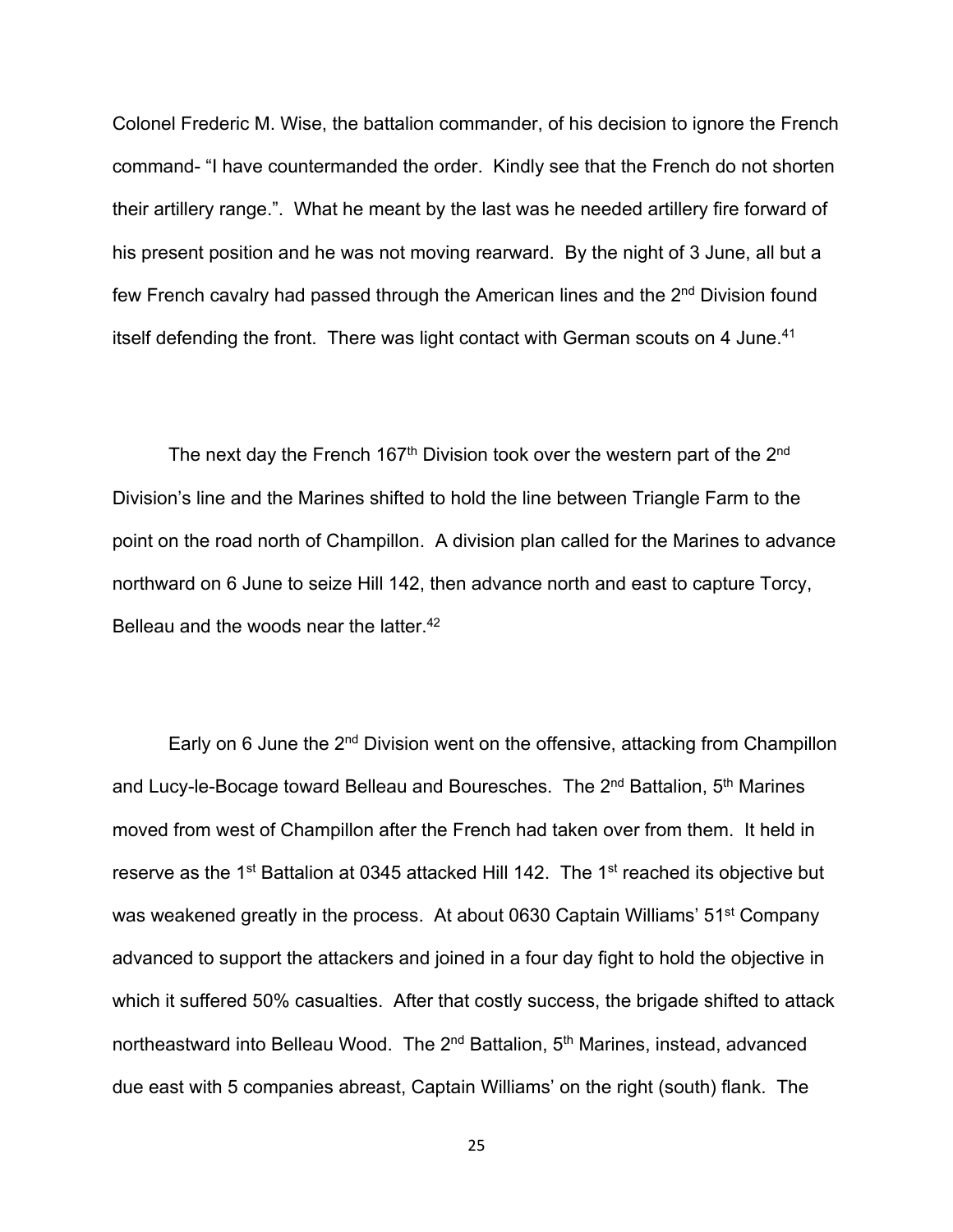change in direction was caused by outdated maps and faulty intelligence and led to great confusion which gave the German defenders a temporary advantage. At about 0700 on the 11<sup>th</sup> Captain Williams was wounded and his company shattered.<sup>43</sup>

Williams was evacuated to the regimental aid station at Lucy-le-Bocage while the Marines continued their epic struggle to secure Belleau Wood. The aid station came under German artillery fire with a mixture of high explosive and gas shells. Navy Medical Corps Lieutenant Orlando H. Petty heroically saw to the evacuation of his patients despite the loss of his gas mask. He personally carried the wounded Williams to a safer place. However, in the process, shell fragments wounded Williams again. The dying officer was sent to Field Hospital Number 23 in La Ferté-sous-Jouarre between Chateau-Thierry and Meaux where he died late on 11 June. Dr. Petty received the Medal of Honor for his valor. Williams was posthumously awarded the French Croix de Guerre and the U.S. Silver Star. Captain Williams was buried at La Ferté until his remains were disinterred and returned to the U.S.. He was reburied in Green Hill Cemetery, Berryville in July 1921.44

His famous reaction to the French retreat order contributed directly to the determination of U.S. forces to stop the German advance. His letters home, although substantially self-censored, indicate he was an upbeat, innovative leader who had his company ready for its ordeal. His determination exemplifies Marine Corps professionalism and marks one of the great moments in Corps history. His death along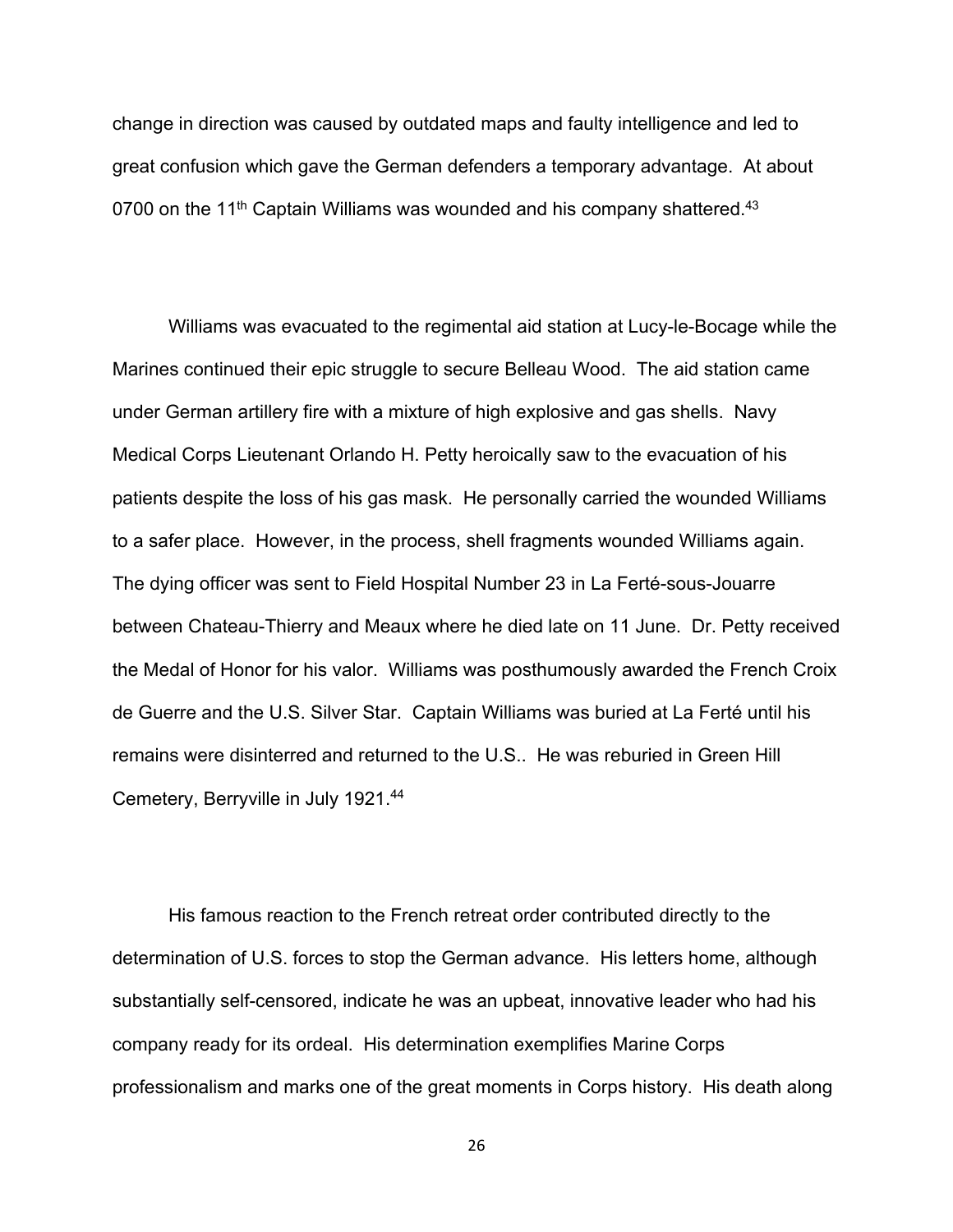with that of many others in France also exemplifies the growing cost of America's rise to global influence.

The story of the American Century can be continued in the career of Williams' cousin Lynde D. McCormick, the son of Surgeon Albert M.D. M<sup>c</sup>Cormick. Young McCormick graduated from Annapolis in June 1915 and joined the fleet on board the Battleship USS Wyoming in the Caribbean. The Wyoming was cruising the eastern seaboard when the U.S. declared war on Germany in April 1917. She joined battleship Division 9 along with New York, Delaware, and Florida and sailed for the Royal Navy base at Scapa Flow in Scotland. The American force became the Sixth Battle Squadron of the British Grand Fleet. The new arrivals underwent intensive training to integrate with British signal and tactical procedures. By early 1918 they joined patrolling rotations in the North Sea aimed at containing the German High Seas Fleet in its home ports. The U.S. squadron had just ended one patrol in April 1918 when the Germans made their last combat sortie. The Armistice in November 1918 specified that the German fleet would be interned until its fate was determined by a final peace treaty. On 21 November, the entire British Grand Fleet, including its U.S. contingent, turned out at the Firth of Forth to escort the surrendering Germans to their anchorage at Scapa Flow. The ceremony was an unforgettable display of naval power.<sup>45</sup>

When the U.S. fleet returned to American waters McCormick served as an aide and flag lieutenant in both the Atlantic and Pacific. He then spent nearly a year as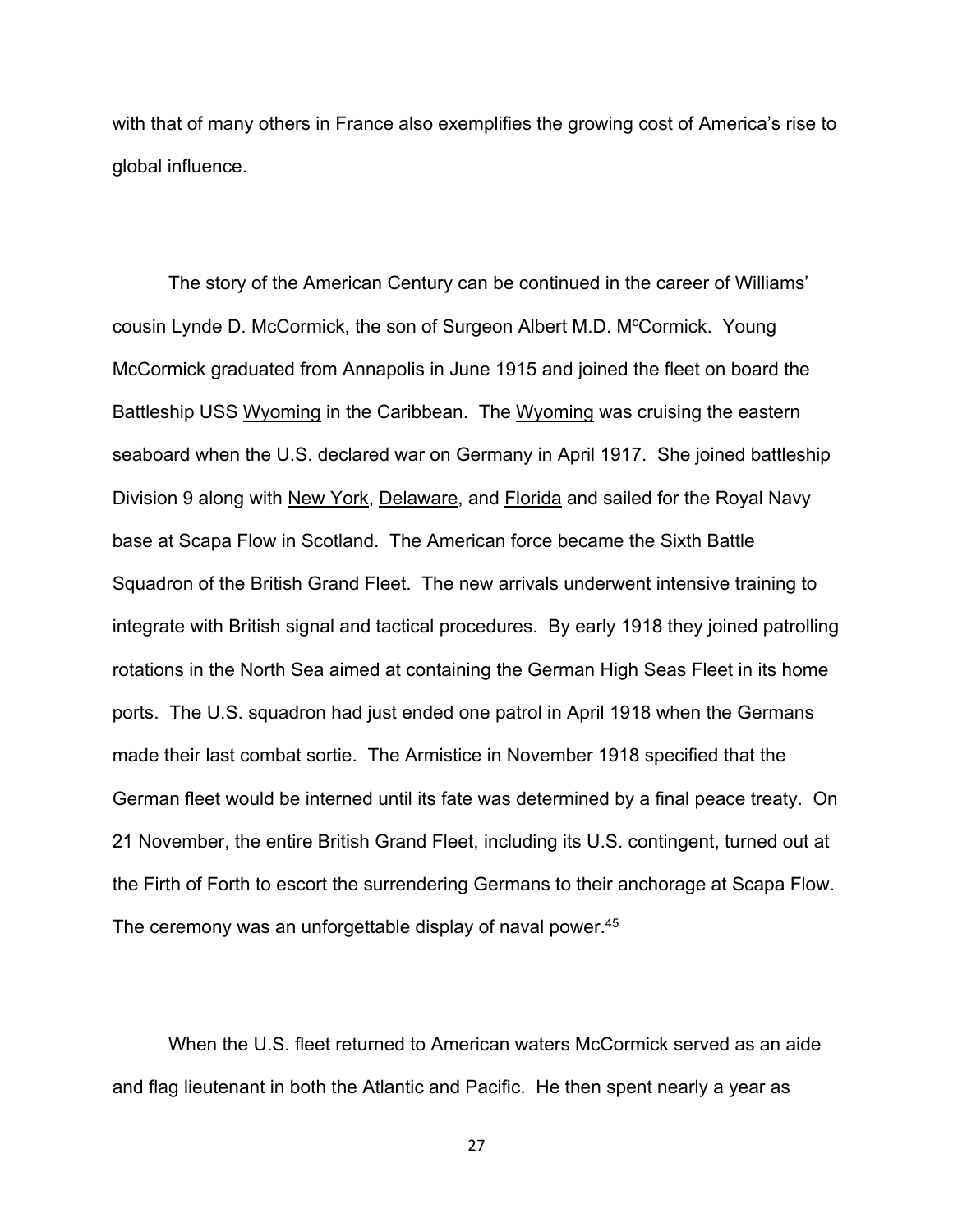commander of a destroyer before joining the faculty of the Naval Academy. In June 1923 he began training as a submariner. He spent the next 8 years serving aboard submarines, eventually commanding a major boat in both Pacific and Caribbean waters. He returned for a second tour at Annapolis in 1931 where he was aide to the Academy superintendent. In 1934 he returned to duties in the surface fleet to include a year's command of the fleet oiler Neches. In 1937 he attended the Naval War College after which he spent a year on its staff.<sup>46</sup>

In June 1939 he became operations officer of the U.S. Fleet Battleship Force based in California and deployed with it to Hawaii to become operations officer for the entire fleet. There, the newly appointed Commander-in-Chief, Pacific Fleet, Admiral Husband E. Kimmel, appointed him assistant war plans officer. In that capacity, McCormick witnessed the Japanese attack on Pearl Harbor, 7 December 1941. Admiral Chester W. Nimitz, Kimmel's replacement, retained him along with the rest of Kimmel's staff. As such, he led the planning for U.S. victories at Coral Sea, Midway and Guadalcanal. On 30 June 1942 he suffered serious injury in a sea plane accident at Alameda, California while accompanying Admiral Nimitz to a conference. Despite his injuries, he remained on duty with Nimitz until February 1943.<sup>47</sup>

He was reassigned that month to command the battleship South Dakota in the Atlantic. He returned to Scapa Flow with her to work with the British home fleet. It was covering convoys sailing to north Russia while containing the Tirpitz, a giant German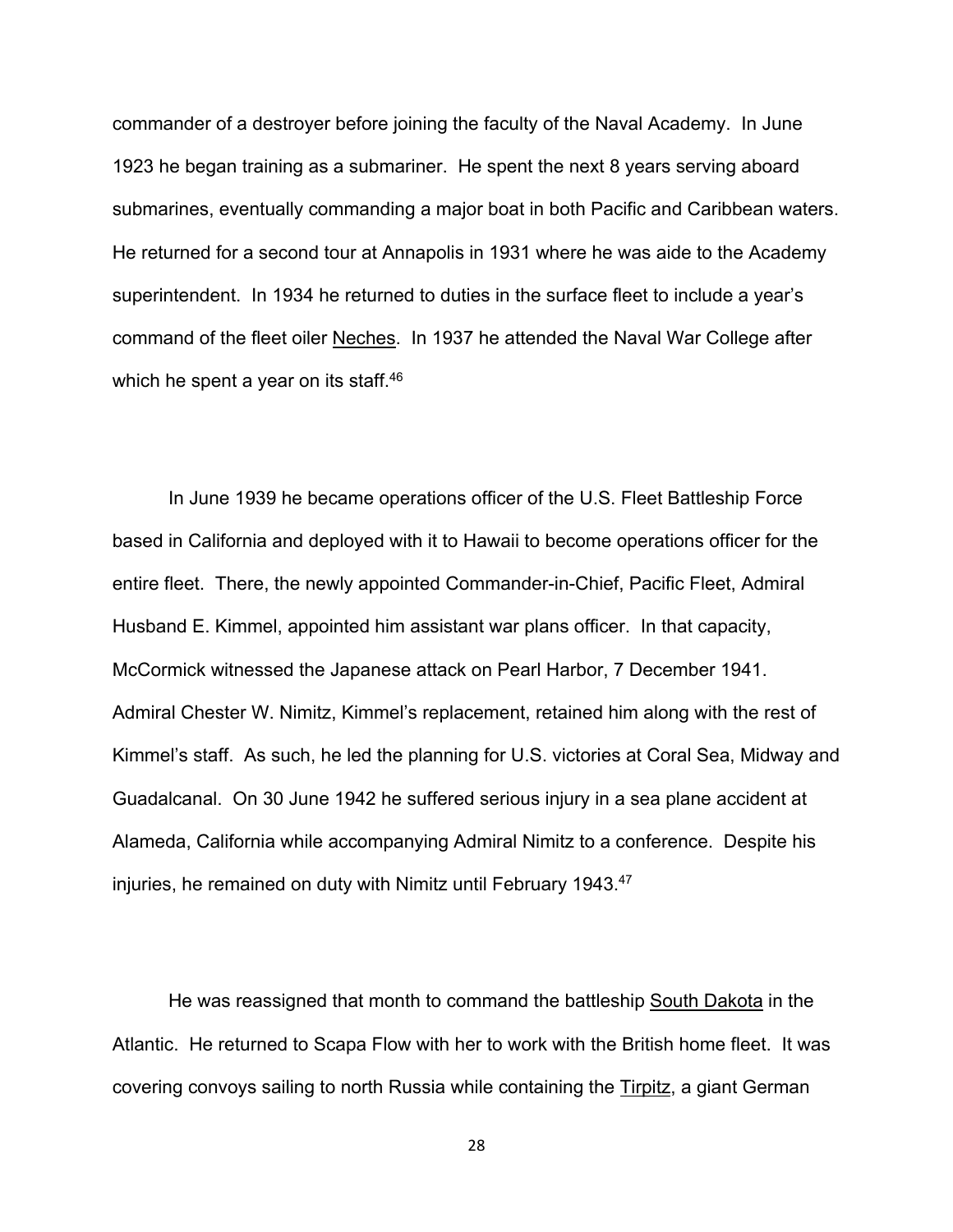battleship holed up at Altenfiord in northern Norway. McCormick was reassigned in October 1943 to become the principal logistics planner in the Office of the Chief of Naval Operations. His duties included participation in the Quebec and Yalta Conferences. His skill was cited by Chief of Naval Operations Admiral Ernest J. King as critical in meeting all the global needs of the Navy. McCormick's final wartime assignment was command of Battleship Division 3 in the Pacific. With it from his flagship New Mexico he provided fire support to the landings and subsequent combat on Okinawa.48

Immediately after the war, the admiral served in several senior staff positions and was Commandant of the Twelfth Naval District based in San Francisco. In 1949 he became Vice Chief of Naval Operations in part because of his extensive experience in submarines and knowledge of logistics. In December 1950 he was promoted to full admiral. He briefly served as Chief of Naval Operations on the death of the incumbent, Admiral Forrest P. Sherman, but soon was reassigned in August 1951 to head NATO naval forces. Simultaneously, he was Commander in Chief, Atlantic Fleet and Supreme Allied Commander, Atlantic (SACLANT) with headquarters in Norfolk, Virginia. As the first person to hold the latter position in the recently formed alliance, he set about to weld a functioning force. Starting in 1952, he visited allied capitals to cajole contributions and support and presided over large exercises to get the various allied navies working cohesively. Following two years of hard work he was appointed president of the Naval War College in Newport, Rhode Island where he implemented courses that included NATO as well as U.S. officers. He died of heart failure there on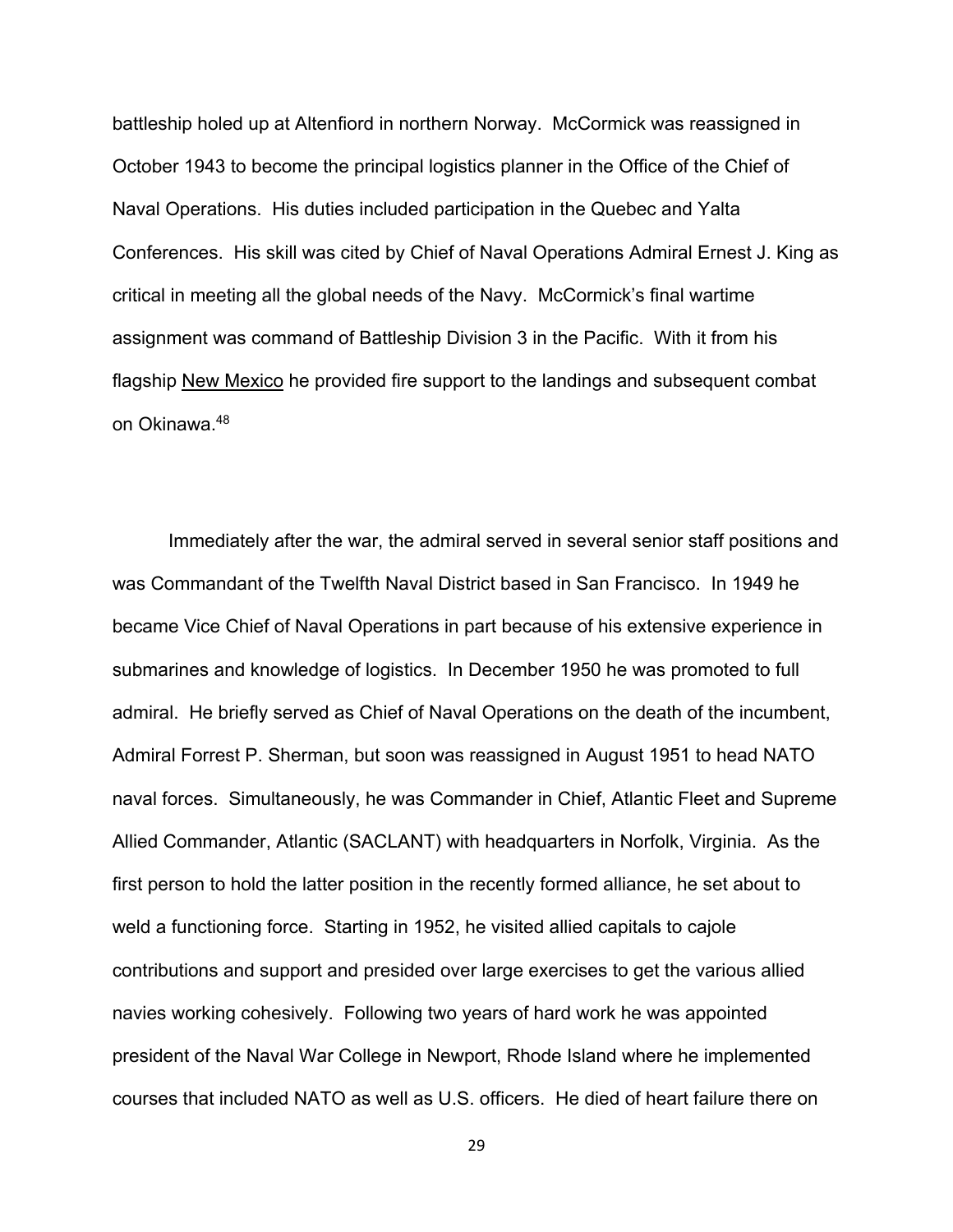16 August 1956. The destroyer Lynde M<sup>c</sup>Cormick (1957-1991) was named in his honor. All three of his sons served in the Military. Navy commander Montrose G. M<sup>c</sup>Cormick died in a 1945 plane crash in Australia. Marine James L. was wounded on Okinawa. Lynde D. Jr. served in the navy throughout the war.<sup>49</sup>

The lives of father and son, cousin and nephew, three men, span the American Century. Rear Admiral Albert M.D. M<sup>c</sup>Cormick began his career in the new steel navy and fought in the war that brought the U.S. onto the global stage. His nephew, Lloyd Williams, experienced the first effects of this change fighting in the Banana Wars of the Caribbean and dying in the Great War when the U.S. first asserted itself internationally. Admiral Lynde M<sup>c</sup>Cormick participated in this global growth and was witness to many of the major WWII events that propelled the U.S. into dominance. He eventually formed and led the Naval part of the alliance that waged a successful Cold War against Soviet aggression at the apogee of U.S. influence and power. Theirs marks the climax of the military experiences of Clermont's families which illustrate collectively the process of growth and change that created the nation we know today.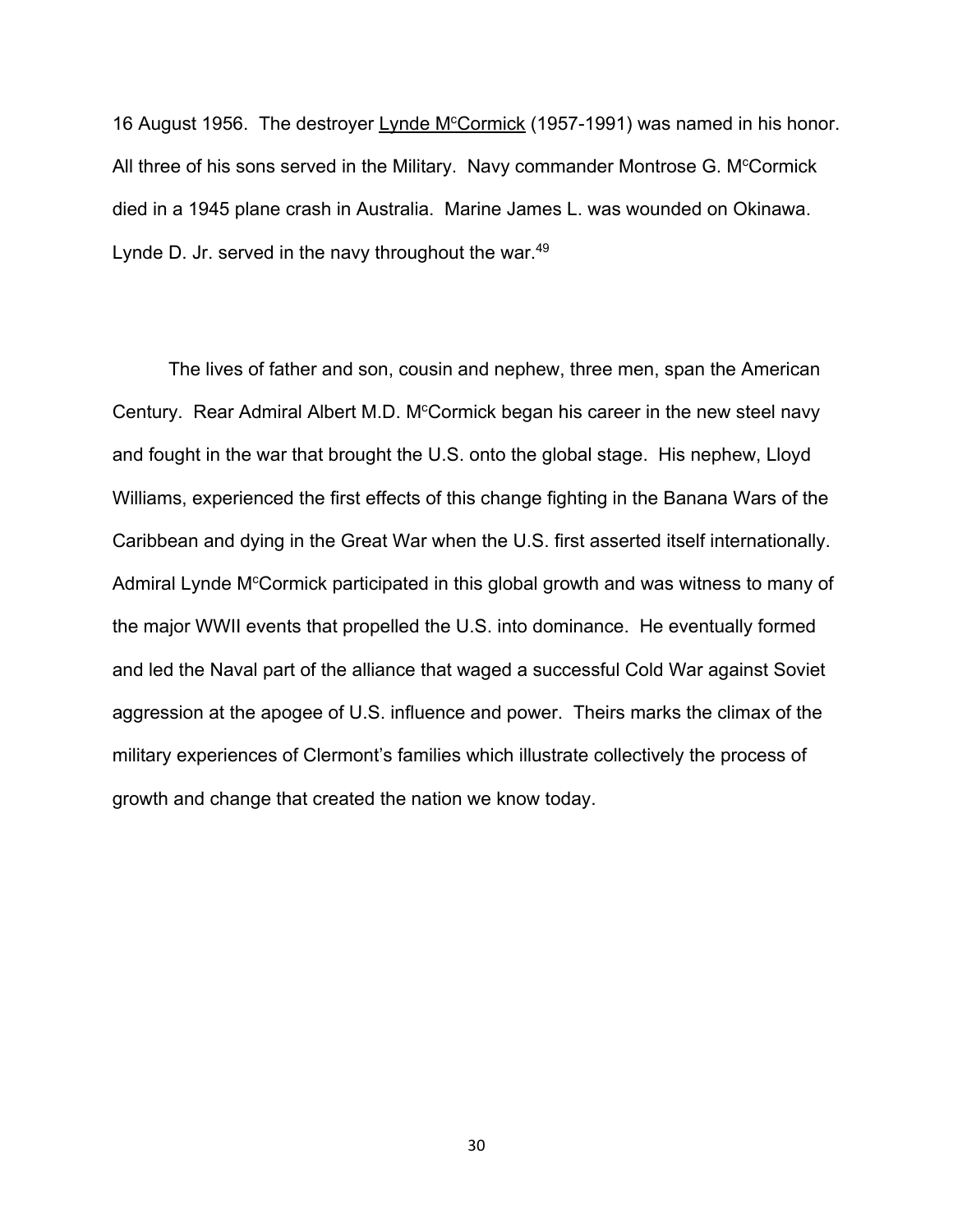## **Endnotes**

<sup>1</sup> Ross Netherton, Braddock's Campaign and the Potomac Route to the West (Falls Church, Va., Higher Education Publications, 1989), 15; Stanley M. Pargellis, Lord Loudoun in North America (np: Archon Books, 1968; repr. Yale, 1933), 32, 63-64. The documented movement of troops from Snickers Gap, eastward and westward, implies contact though commerce, corral and camp at Clermont.

 $2$  Frances W. Palfrey, The Antietam and Fredericksburg Campaigns (New York: Charles Scribner's Sons, 1882), 131.

<sup>3</sup> H.B. M<sup>c</sup>Clellan, The Campaigns of Stuart's Cavalry (Edison, NJ: Blue and Gray Press, 1993), 169, 171, 186-187.

<sup>4</sup> William N. McDonald, A History of the Laurel Brigade (Baltimore: Johns Hopkins University Press, 2002, repr. 1907 ed.), 105-107; Thomas D. Gold, History of Clarke County, Virginia and its Connection With the Civil War (Berryville, Va.: Author, 1914), 112; Laura V. Hale, Four Valiant Years in the Shenandoah Valley, 1861-1865 (Front Royal, Va.: Hathaway Publications, 1986), 200.

5 [Harriet M. Hammond] The Story of a Long Life: A Memoir of Elizabeth S. W. Taylor, "Aunt Bet" (Jamaica, NY: The Marion Press, 1900), 181; Wilbur S. Nye, Here Come the Rebels! (Dayton, OH: Morningside, 1984), 87.

 $6$  Hale, ibid., 82. The use of soldier labor to gather the harvest in this emergency implies the absence of slave labor. This could mean that the formerly large slave population may already have self-emancipated, at least in part.

7 Gold, ibid., 132; Jeffrey D. Wert, Mosby's Rangers New York; Simon and Schuster, 1990), 195-196.

8 Ingrid J. Jones, "Edward Snickers, Yeoman", Proceedings of the Clark County Historical Association 17 (1971-1975): 16, 34.

9 Jones, ibid., 35, 38; Erna Risch, Supplying Washington's Army (Washington, D.C.: Center of Military History, 1981), 71; Leland D. Baldwin, Pittsburgh, the Story of a City (Pittsburgh: University of Pittsburgh Press, 1938), 91; John C. Fitzpartrick, ed., The Writings of George Washington (Washington, D.C.: U.S. Government Printing Office, 1931-44), 7:31.

 $10$  Risch, ibid., 36-37; E. Wayne Carp To Starve the Army at Pleasure: Continental Army Administration and American Political Culture, 1775-1783, (Chapel Hill: University of North Carolina Press, 1984), 23, 35, 42, 43.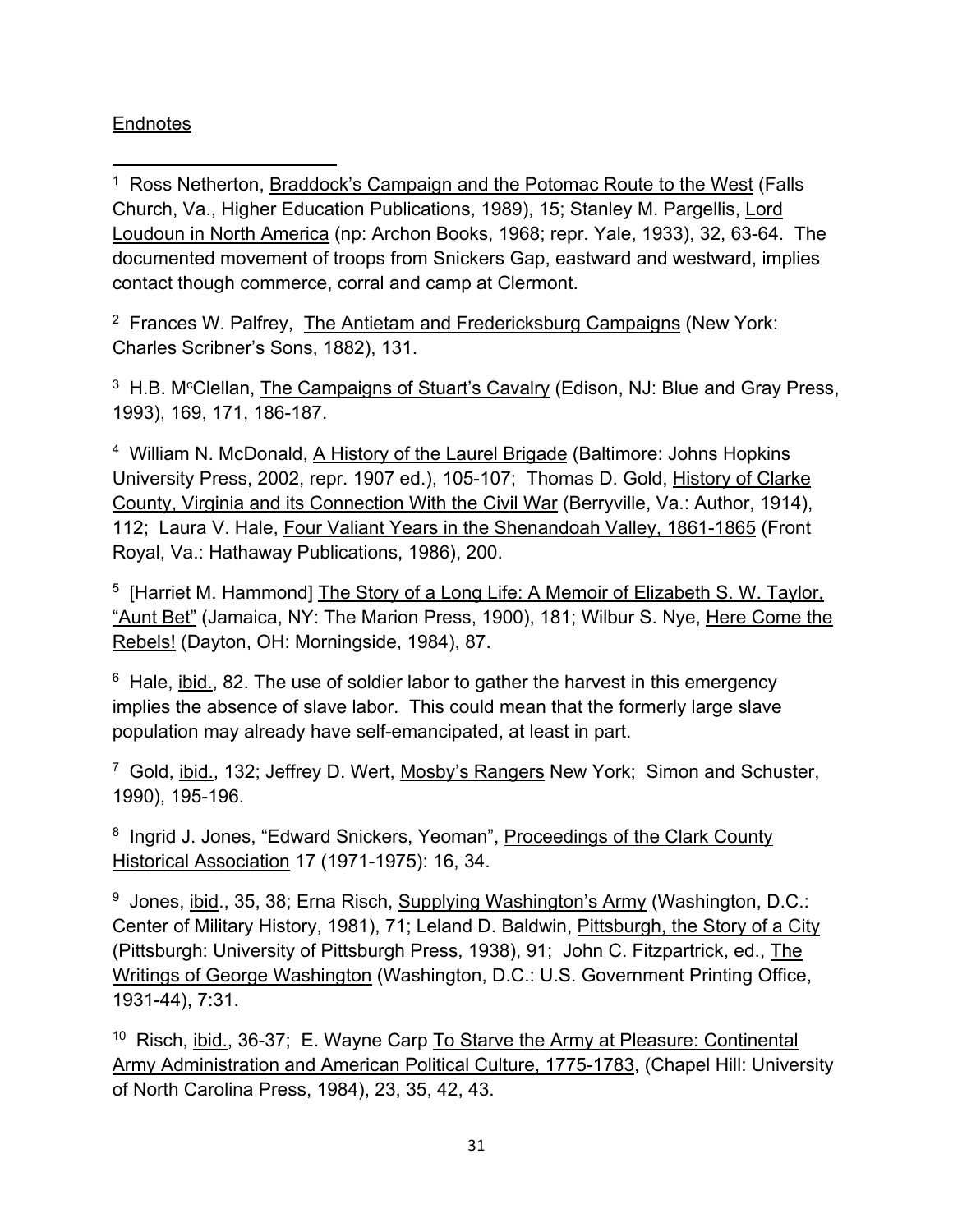11 Jones, ibid., 20, 44-45.

<sup>12</sup> United States National Archives and Records Administration (hereafter "NARA") Compiled Service Records of Soldiers Who Served in the American Army During the Revolutionary War "George McCormick", "William McCormick"; Nellie Norkus "Virginia's Role in the Capture of Fort Duquesne" Western Pennsylvania Historical Magazine 45 (1962): 296.

13 Baldwin, ibid., 90-91; NARA, ibid., "George McCormick"; William A. Ross, Pennsylvania's Boundaries (University Park, Pa.: Pennsylvania Historical Association, 1966), 32-35.

14 Stuart Butler, A Guide to Virginia Militia Units in the War of 1812 (Athens, Ga.: Iberian Publishing Co., 1988), 18.

15 Ibid., 87-89.

<sup>16</sup> Hammond, ibid., 114 (quote); Robert J. Driver 1<sup>st</sup> Virginia Cavalry (Lynchburg: H.E. Howard, Inc., 1991), 2, 23, 205; Robert E. L. Krick Staff Officers in Gray: A Biographical Register of the Staff Officers in the Army of Northern Virginia (Chapel Hill: University of North Carolina Press, 2003), 32, 207.

<sup>17</sup> Richard D. Goff Confederate Supply (Durham, NC: Duke University Press, 1969), 16.

18 Ibid., 69, 75, 86; Edward Hagerman The American Civil War and the Origins of Modern Warfare: Ideas, Organization and Field Command (Bloomington: Indiana University Press, 1992), 127, 130.

<sup>19</sup> Goff, ibid., 128, 170, 234. Undoubtedly the labor force also included slaves.

<sup>20</sup> Clermont Archives, Berryville Va., A.2006.1. Search "Civil War"

<sup>21</sup> Driver, ibid., 205; NARA, Compiled Service Records of Confederate Soldiers Who Served in Organizations From the State of Virginia Microfilm 324, rolls 9 and 62; NARA, Compiled Service Records of Confederate General and Staff Officers… Microfilm 331, roll 170.

<sup>22</sup> Allan Nevins Grover Cleveland, A Study in Courage (New York: Dodd, Mead and Company, 1932), 217; E.B. Potter and Chester W. Nimitz, eds. Sea Power: A Naval History Englewood Cliffs, NJ: Prentice-Hall, Inc., 1960), 344; Photo NH54151 available at www.navsource.org/archives/04/chiago

<sup>23</sup> www.navsource, ibid..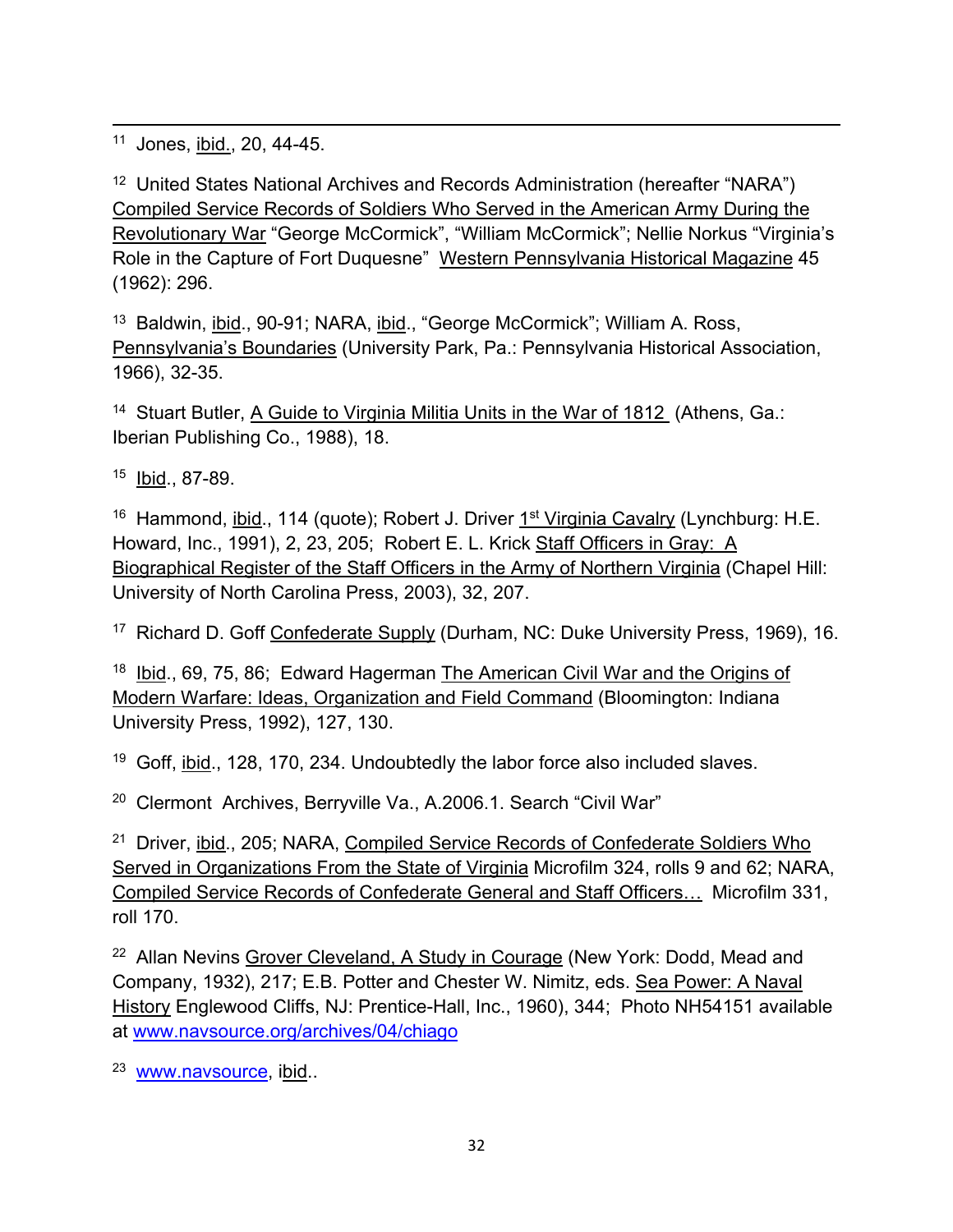<sup>24</sup> Ivan Musicant Empire by Default: Spanish American War and the Dawn of the New Century (New York: Henry Holt, 1989), 305, 315; United States Congress Medal of Honor Recipients and Their Official Citations (Washington, D.C.: U.S. Government Printing Office, 1980, repr 1994), 601-618 passim.

25 Musicant, ibid., 347: David F. Trask The War With Spain in 1898 (New York: Macmillan Publishing Co., 1981), 140.

26 Musicant, ibid., Trask, ibid., Benjamin R. Beede, ed., The War of 1898 and U.S. Interventions, 1898-1934: An Encyclopedia (New York: Garland Publishing Co., 1994), 209.

<sup>27</sup> Clermont Archives, Berryville, Va., James Nilo, unpublished typescript in Lloyd Williams file.

 $28$  Lester D. Langley The Americas in the Modern Age (New Haven: Yale University Press, 2005), 84-85.

<sup>29</sup> Clyde H. Metcalf A History of the United States Marine Corps (New York: G.P. Putnam's Sons, 1939), 325 (quote); Ivan Musicant The Banana Wars: A History of United States Intervention in Latin America From the Spanish-American War to the Invasion of Panama (New York: Macmillan Publishing Co., 1990), 68-69.

<sup>30</sup> Metcalf, ibid., 416; Lester D. Langley The Banana Wars: United States Intervention in the Caribbean, 1898-1934 Rev. ed. (Wilmington, De.: Scholarly Resources, Inc. 2002, repr 1985 ed.), 64-65.

31 Beede, ibid., (quote), 377; Langley, Banana Wars , 68-69; Musicant, Banana Wars 152-155.

<sup>32</sup> Clermont Archives, Berryville, Va., Lloyd Williams Letters- June, September, October, November, 1913.

<sup>33</sup> Ibid., May, November (quote) 1914.

<sup>34</sup> Ibid., May, November, 1914; Harper's Pictorial Library of the World War (New York: Harper and Brothers, Publishers, 1920), 4: 189.

35 Metcalf, ibid., 333, 334; Musicant, Banana Wars, 77-78; Clermont Archives, Berryville, Va., Lloyd Williams Letters, February, April , May, 1917.

36 Metcalf, ibid., 336, 453, 473.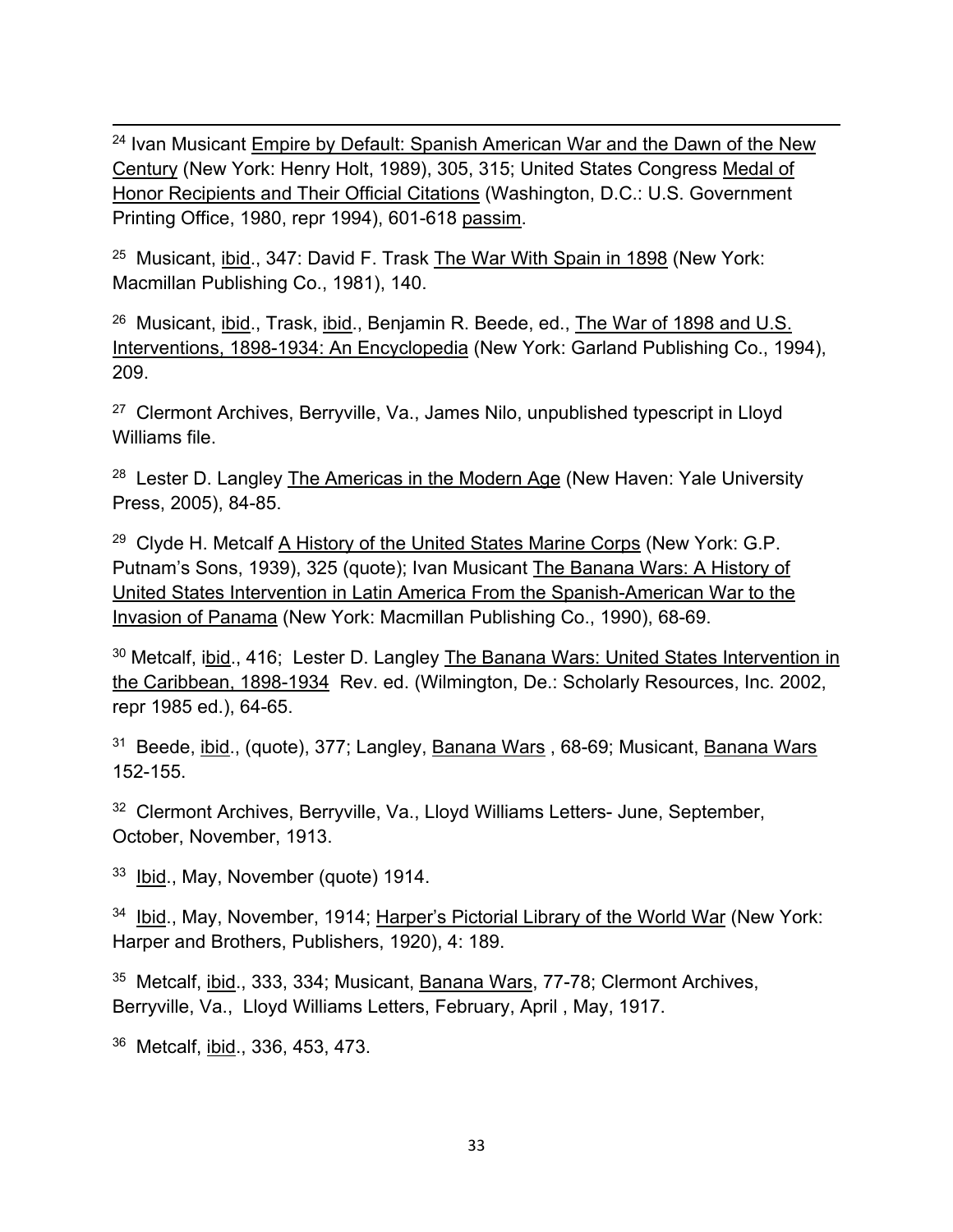<sup>37</sup> Clermont Archives, Berryville, Va., Lloyd Williams letter 4 September, 1917; Metcalf, ibid., 474.

<sup>38</sup> Metcalf, ibid., 475-477; Simmons, Edwin H. The United State Marines: A History 4<sup>th</sup> ed. (Annapolis: Naval Institute Press, 2003), 96-97.

39 Metcalf, ibid., 479-480.

40 Robert B. Asprey At Belleau Wood (Denton, Tx., University of North Texas Press, 1996), 71, 118.

41 Asprey, ibid., 119; James W. Hammond, Jr. "Marines Take Belleau Wood" Command 30 (September-October 1994): 40; Logan Feland "Retreat Hell!" Marine Corps Gazette (June 1921): 289. Like any good quote, Williams' remark had many claimants, but most researches now agree that he was the author.

42 Asprey, ibid., 137.

43 Ibid., 158.

44 U.S. Congress, ibid., "Petty", 524; Winchester Star (15 July 1921): 1; James Nilo, unpublished typescript, Clermont Archives, Berryville, Va.

45 Harpers, ibid., 4: 387; Paul G. Halpern A Naval History of World War I (Annapolis, Md.: Naval Institute Press, 1994), 404-405, 420, 449.

46 Anna and Evelyn Rothe, eds., Current Biography 1952, Who's News and Why (New York: H.W. Wilson, 1953), 367.

47 E.B. Potter Nimitz (Annapolis, Md.: Naval Institute Press, 1976), 109-110.

48 Joel J. Sokolsky Seapower in the Nuclear Age: The United States Navy and NATO 1949-80 (Annapolis, Md., Naval Institute Press, 1991), 17-29.

49 Potter and Nimitz, ibid., 852; Robert O. Wefold, "DDG8", " Tin Can Sailor Newspaper 24 (July-September 2000).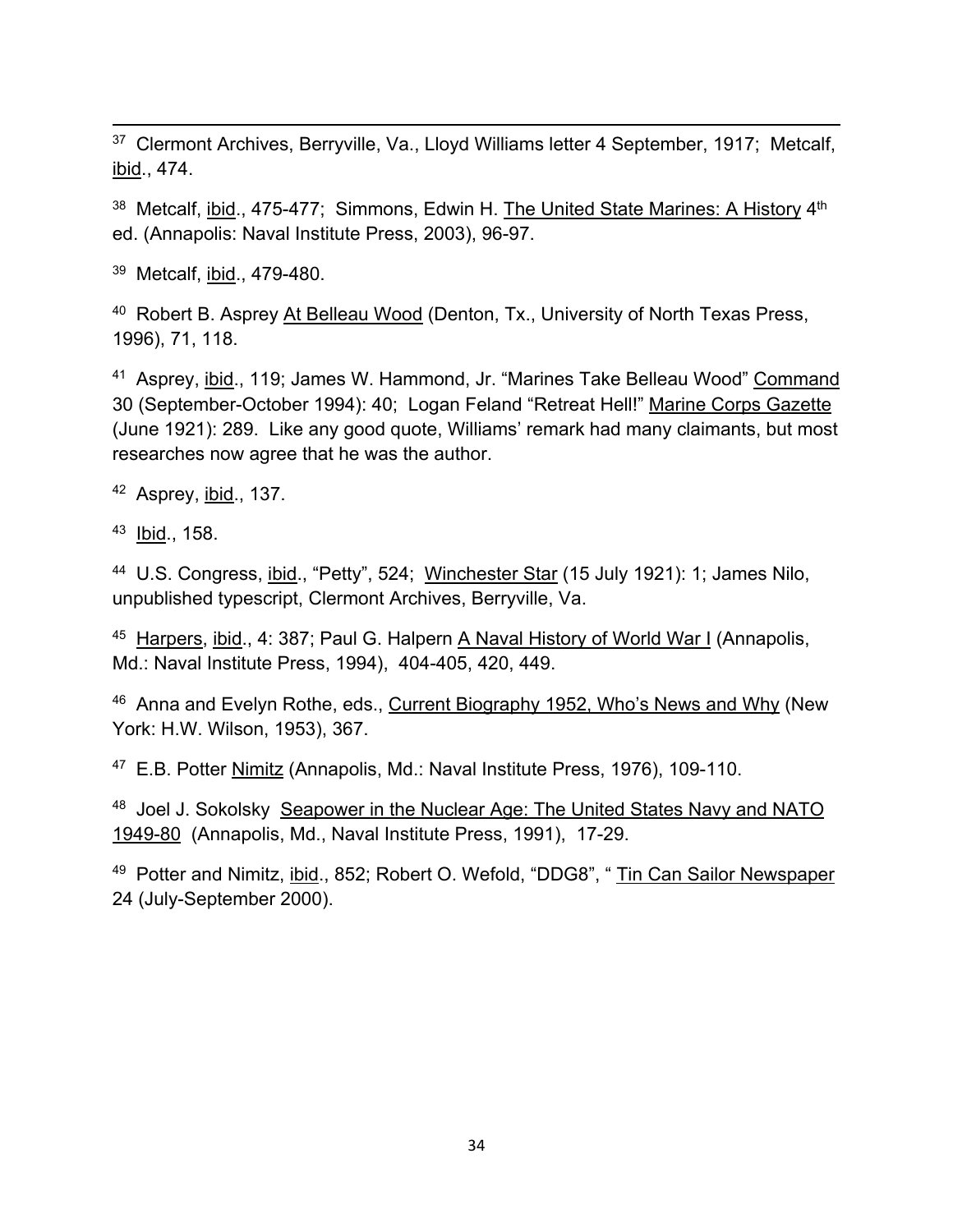## Bibliography

Asprey, Robert B. At Belleau Wood Denton, Tx.: University of North Texas, 1996.

Baldwin, Leland D. Pittsburgh, the Story of a City Pittsburgh: University of Pittsburgh Press, 1938.

Beede, Benjamin R. ed., The War of 1898 and U.S. Interventions, 1898-1934: An Encyclopedia New York: Garland Publishing Co., 1994.

Brown, Stuart E. Clarke County, a Brief History White Post, Va., : Clarke County Sesquicentennial, Inc., 1986.

Butler, Stuart, A Guide to Virginia Militia Units in the War of 1812 Athens, Ga.: Iberian Publishing Company, 1988.

Carp, E.Wayne To Starve the Army at Pleasure: Continental Army Administration and American Political Culture, 1775-1783 Chapel Hill: University of North Carolina Press, 1984.

Clark, George B. The Second Infantry Division in World War I Jefferson, NC: M<sup>c</sup>Farland and Co., Publs, 2007.

Clark, George B., ed. History of the Fifth Regiment Marines (May 1917- December 31, 1918) Pike, NH: Brass Hat, 1995.

Clarke County Historical Society, "Civil War Diary of Miss Mattela Page Harrison of Clarke County, Virginia 1835-1898" Proceedings 22 (1982-1983): 1-79.

Clarke County Historical Society, Proceedings, Containing Accounts of Ten Memorable Engagements Which Took Place in Clarke County During the War Between the States July 18, 1864- February 19, 1865 15 (1962-1964).

"Correspondence of Col. William Aylett, Commissary of Virginia" Tyler's Quarterly Historical and Genealogical Magazine 1 (1920): 87-110; 142-161.

Davis, Arthur K. Virginians of Distinguished Service of the World War vol. 1, Executive Committee of the War History Commission: Richmond, 1923.

Driver, Robert J. 1st Virginia Cavalry Lynchburg: H.E. Howard Inc., 1991.

Feland, Logan "Second Division Northwest of Chateau Thierry" 25pp. typescript. John W. Thomasson Collection, Sam Houston State University, Huntsville, Texas.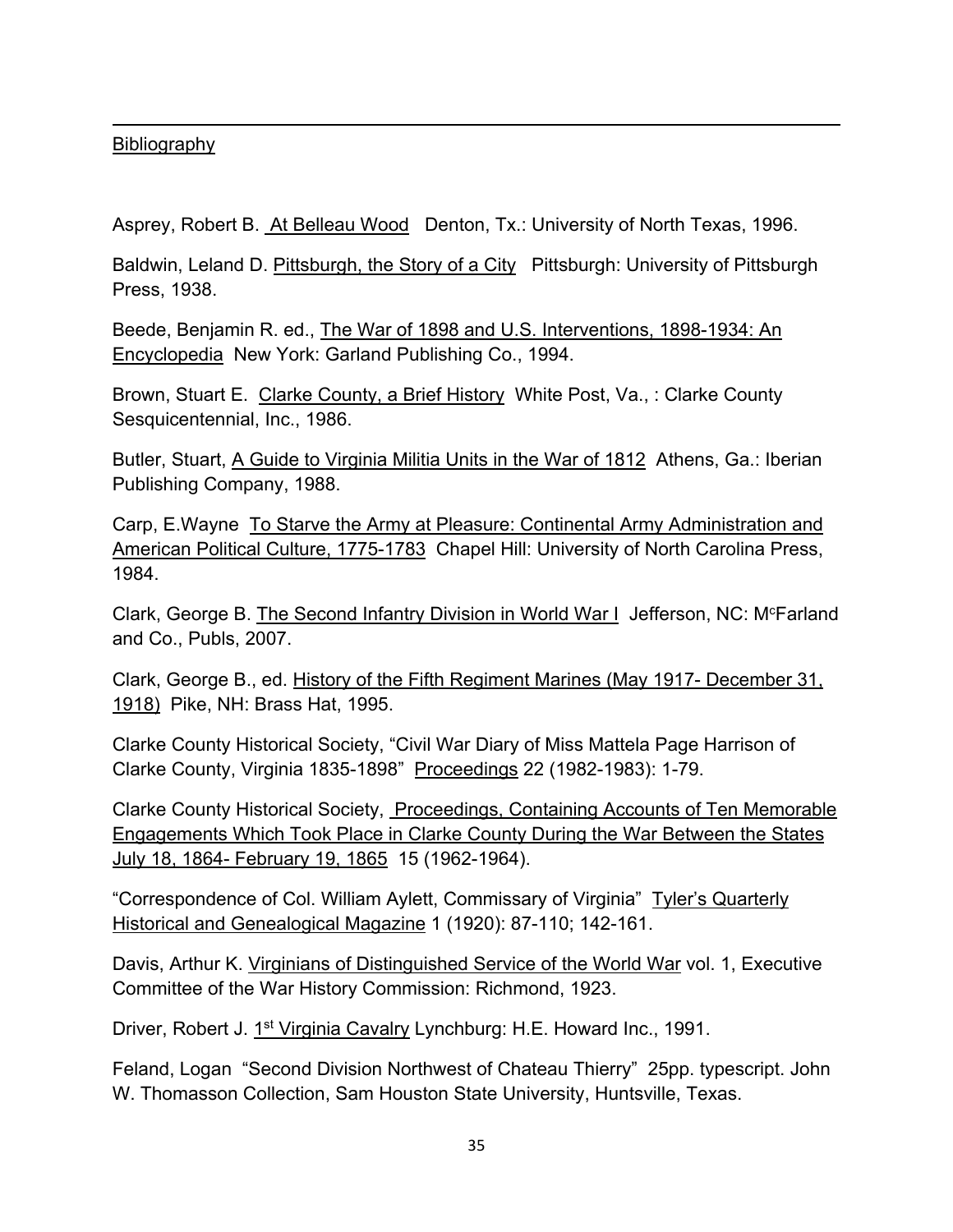Feland, Logan "Retreat Hell!" Marine Corps Gazette (June 1921): 289-291.

Fitzpatrick, John C., ed., The Writings of George Washington 37 vols. Washington, D.C.: USGPO, 1931-44.

Goff, Richard D. Confederate Supply Durham, NC: Duke University Press, 1969.

Gold, Thomas D. History of Clarke County, Virginia and its Connection With the War Between the States Berryville, Va.: Author, 1914.

Gwathney, John H. Historical Register of Virginians in the Revolution: Soldiers-Sailors-Marines, 1775-1783 Balto: Genealogical Publishing Company, 1973 (repr.1938 ed.).

Hagerman, Edward The American Civil War and the Origins of Modern Warfare: Ideas, Organization and Field Command Bloomington: Indiana University Press, 1992.

Hale, Laura V. Four Valiant Years in the Shenandoah Valley 1861-1865 Front Royal, Va.: Hathaway Publications: 1986.

Halpern, Paul G. A Naval History of World War I Annapolis, Md.: Naval Institute Press, 1994.

Hammon, Neal and Richard Taylor Virginia's Western War: 1775-1786 Mechanicsburg, Pa.: Stackpole, 2002.

[Hammond, Harriet M.] The Story of a Long Life: A Memoir of Elizabeth S.W. Taylor, "Aunt Bet" Jamaica, NY: The Marion Press, 1900.

Hammond, James W. Jr. "Marines Take Belleau Wood" Command 30 (Sep-Oct 1994): 38-49.

Harper's Pictorial Library of the World War, 12 vols. New York: Harper and Brothers, Publishers, 1920.

Historical Section, Department of the Army United States Army in the World War, 1917- 1919. 17 vols. Washington, D.C.: Department of the Army, 1948.

Isenberg, Michael T. Shield of the Republic: The United States Navy in an Era of Cold War and Violent Peace, 1948-1962 NY: St. Martin's Press, 1993.

Jones, Ingrid J. "Edward Snickers, Yeoman" Proceedings of the Clark County Historical Association 17 (1971-75): 1-62.

Krick, Robert E.L. Staff Officers in Gray: A Biographical Register of the Staff Officers in the Army of Northern Virginia Chapel Hill: University of North Carolina Press, 2003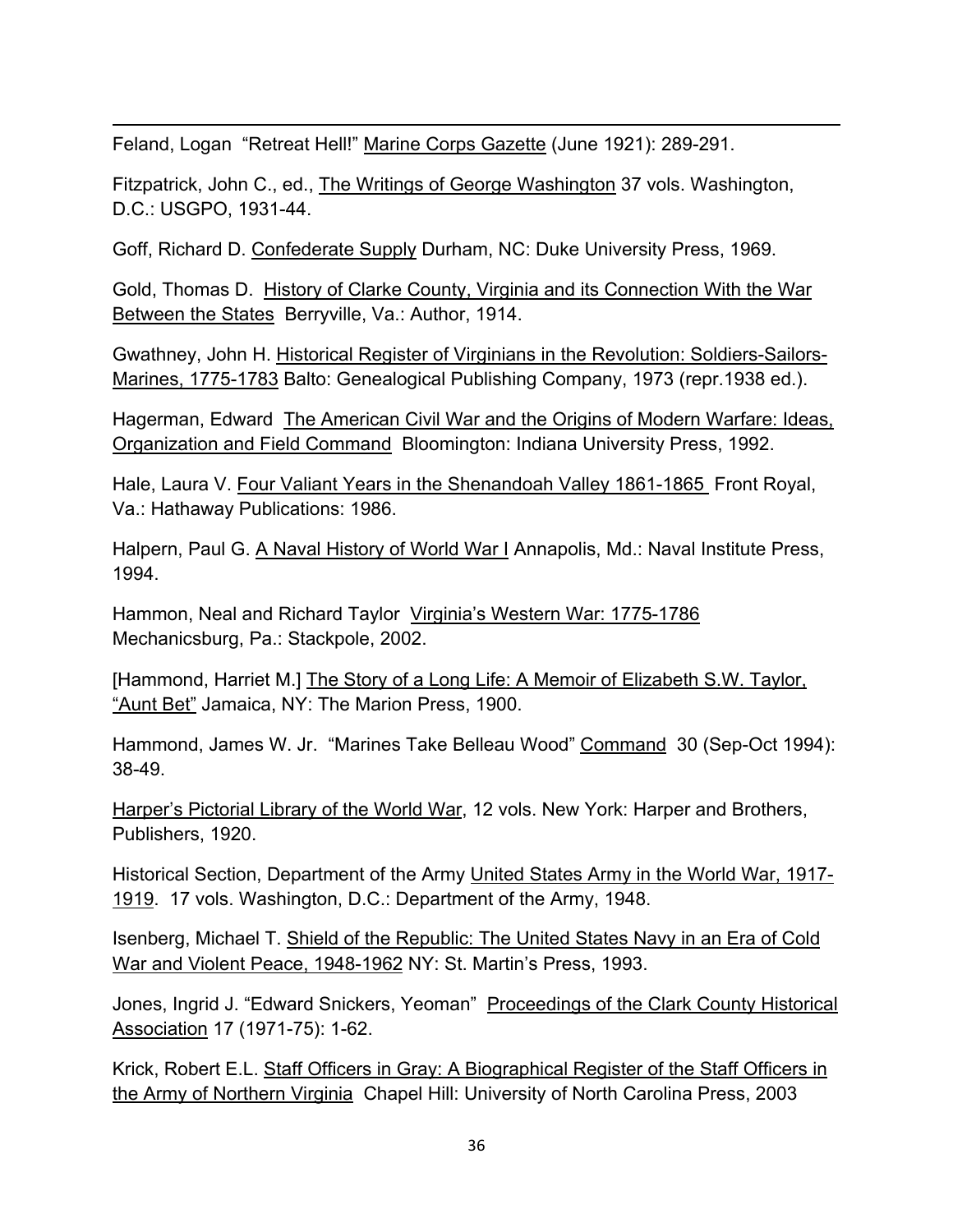Langley, Lester D. The Americas in the Modern Age New Haven: Yale University Press, 2005.

Langley, Lester D. The Banana Wars: United States Intervention in the Caribbean, 1898-1934 Rev. ed. Wilmington, De.: Scholarly Resources, Inc., 2002 (repr. 1985 ed.)

Love, Robert W., Jr. The Chiefs of Naval Operations Annapolis: Naval Institute Press, 1980.

M<sup>c</sup>Callister, J.T. Virginia Militia in the Revolutionary War Hot Springs, Va.: McAllister Publishing Company, 1913.

M<sup>c</sup>Clellan, Edwin N. The United States Marine Corps in the World War Washington D.C.: Historical Branch, G-3 Division Headquarters, U.S. Marine Corps, 1968. (repr. 1920 ed.)

M<sup>c</sup>Clellan, H.B. The Campaigns of Stuart's Cavalry Edison, NJ: Blue and Gray Press, 1993.

M<sup>c</sup>Donald, William N. A History of the Laurel Brigade Baltimore: Johns Hopkins University Press, 2002 (repr. 1907 ed.)

Metcalf, Clyde H. A History of the United States Marine Corps NY: G.P. Putnam's Sons, 1939.

Musicant, Ivan The Banana Wars: A History of United States Intervention in Latin America From the Spanish-American War to the Invasion of Panama New York: Macmillan Publishing Co., 1990.

Musicant, Ivan Empire by Default: Spanish American War and the Dawn of the New Century NY: Henry Holt, 1998.

Musick, Michael P. 6<sup>th</sup> Virginia Cavalry Lynchburg: H.E. Howard, Inc., 1991.

Netherton, Ross Braddock's Campaign and the Potomac Route to the West Falls Church, Va.: Higher Education Publications, 1989.

Nevins, Allan Grover Cleveland, A Study in Courage New York: Dodd, Mead and Co., 1932.

Nilo, James, Unpublished Typescript, Clermont Archives, Berryville, Va.

Norkus, Nellie "Virginia's Role in the Capture of Fort Duquesne, 1758" Western Pennsylvania Historical Magazine 45 (1962): 291-308.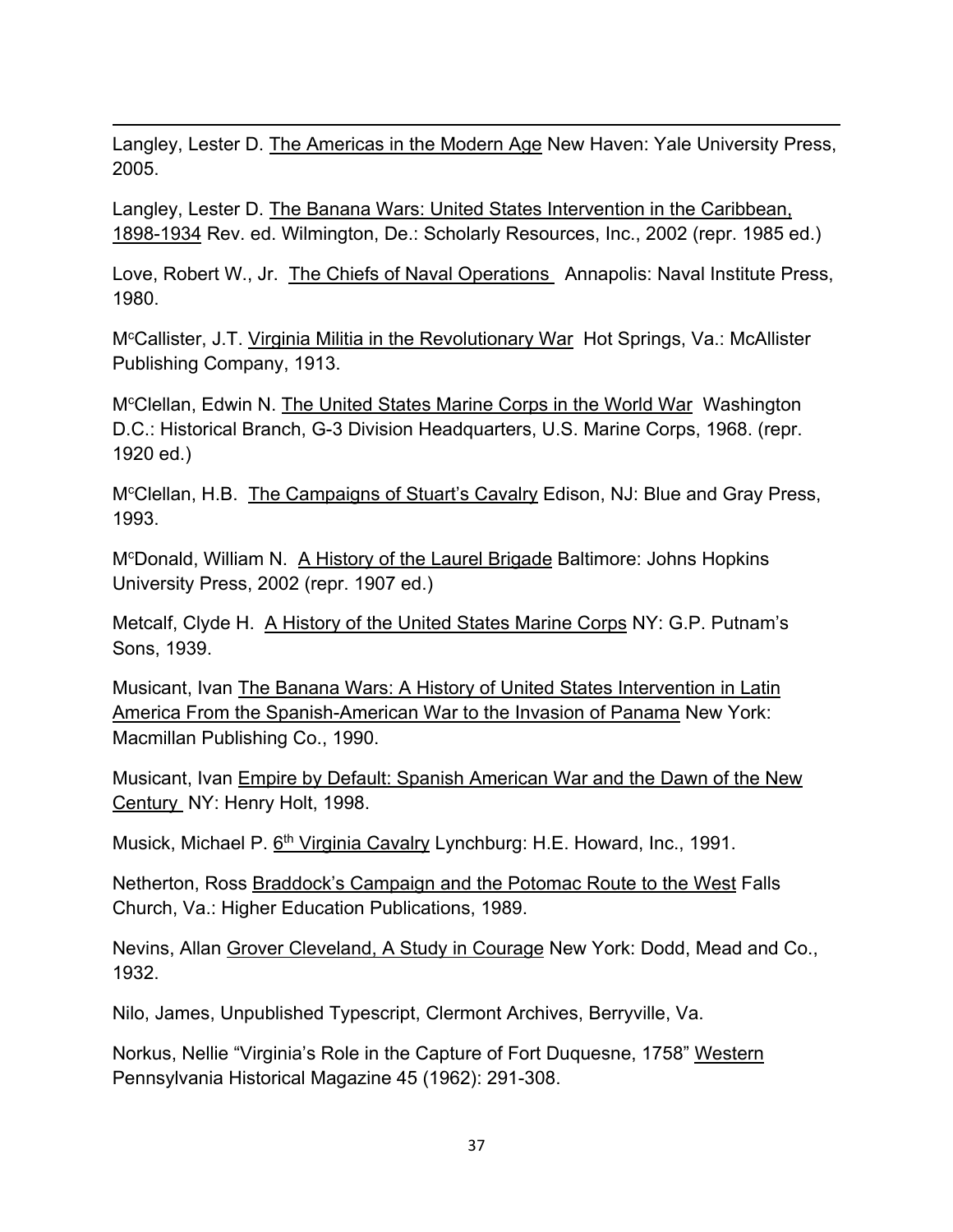Nye, Wilbur S. Here Come the Rebels! Dayton, Oh.: Morningside, 1984

O'Meara, Walter Guns at the Forks Englewood Cliffs, NJ: Prentice-Hall Inc., 1965.

Palfrey, Frances W. The Antietam and Fredericksburg Campaigns New York: Charles Scribner's Sons, 1882.

Pargellis, Stanley M. Lord Loudoun in North America NY: Archer Books, 1968 (repr. Yale, 1933).

Potter, E.B. Nimitz Annapolis, Md.: Naval Institute Press, 1976.

Potter, E.B. and Chester W. Nimitz, eds. Sea Power, A Naval History Englewood Cliffs, NJ: Prentice-Hall, Inc., 1960.

Rothe, Anna and Evelyn, eds., Current Biography 1952, Who's News and Why NY: H.W. Wilson, 1953.

Risch, Erna, Quartermaster Support of the Army, A History of the Corps Washington, D.C.: Quartermaster Historian's Office, Office of the Quartermaster General, 1962.

Risch, Erna Supplying Washington's Army Washington, D.C.: Center of Military History, U.S. Army, 1981.

Ross, William A. Pennsylvania's Boundaries University Park, Pa.: Pennsylvania Historical Association, 1966.

Sefakis, Stewart Compendium of Confederate Armies: Virginia NY: Facts on File, 1992.

Simmons, Edwin H. The United States Marines: A History 4<sup>th</sup> ed., Annapolis: Naval Institute Press, 2003.

Sokolsky, Joel J. Seapower in the Nuclear Age: The United States Navy and NATO 1949-80 Annapolis, Md.: Naval Institute Press, 1981.

Trask, David F. The War With Spain in 1898 NY: Macmillan Publishing Company Inc., 1981.

United States Congress Medal of Honor Recipients and Their Official Citations Washington, D.C.: USGPO, 1980 (repr. 1994).